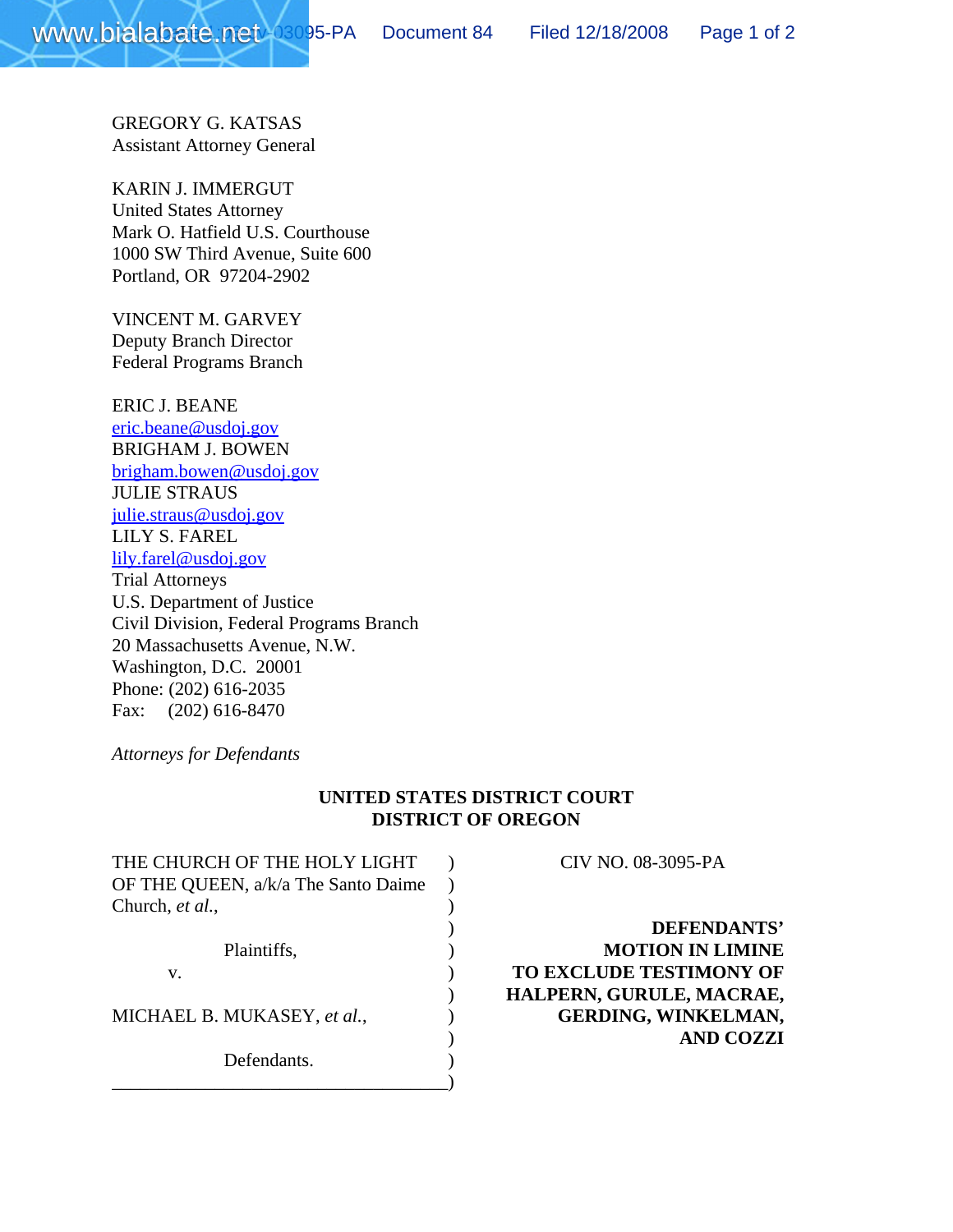Pursuant to Federal Rules of Evidence 401, 402, and 702, Defendants respectfully request that the Court enter an order to exclude the testimony of Plaintiffs' expert witnesses provided in the witness statements filed on December 1, 2008. The portions of testimony Defendants request the Court exclude and the grounds for doing so are set forth in the attached memorandum.

Dated: December 18, 2008 Respectfully submitted,

GREGORY G. KATSAS Assistant Attorney General

KARIN J. IMMERGUT United States Attorney District of Oregon Mark O. Hatfield U.S. Courthouse 1000 SW Third Avenue, Suite 600 Portland, OR 97204-2902

VINCENT M. GARVEY Deputy Branch Director Federal Programs Branch

 s/ Lily Farel ERIC J. BEANE BRIGHAM J. BOWEN JULIE STRAUS LILY S. FAREL Trial Attorneys United States Department of Justice Civil Division, Federal Programs Branch 20 Massachusetts Avenue, N.W. Washington, D.C. 20001 Phone: (202) 616-2035 Fax: (202) 616-8470 eric.beane@usdoj.gov brigham.bowen@usdoj.gov julie.straus@usdoj.gov lily.farel@usdoj.gov

*Attorneys for Defendants*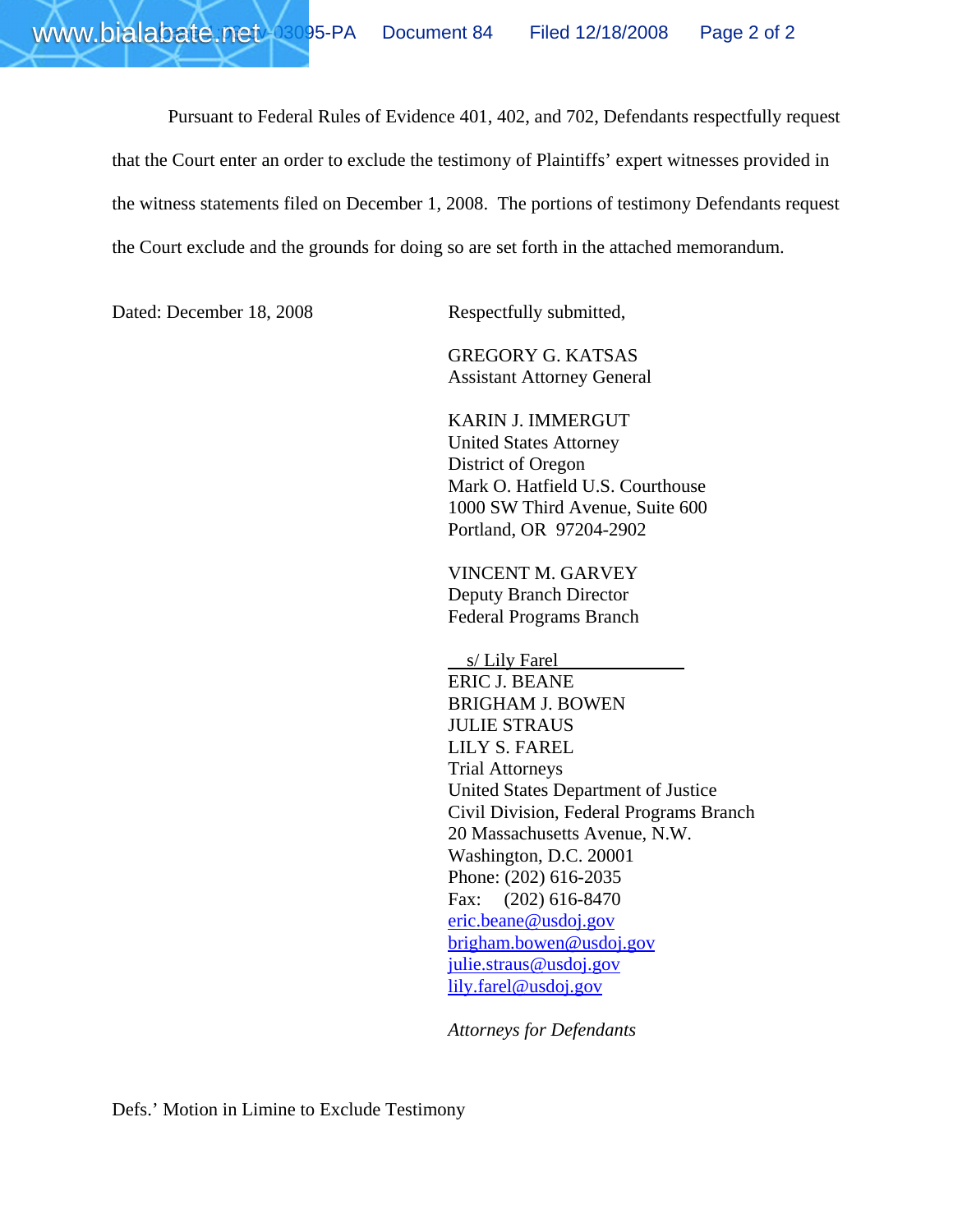

GREGORY G. KATSAS Assistant Attorney General

KARIN J. IMMERGUT United States Attorney Mark O. Hatfield U.S. Courthouse 1000 SW Third Avenue, Suite 600 Portland, OR 97204-2902

VINCENT M. GARVEY Deputy Branch Director Federal Programs Branch

ERIC J. BEANE eric.beane@usdoj.gov BRIGHAM J. BOWEN brigham.bowen@usdoj.gov JULIE STRAUS julie.straus@usdoj.gov LILY S. FAREL lily.farel@usdoj.gov Trial Attorneys U.S. Department of Justice Civil Division, Federal Programs Branch 20 Massachusetts Avenue, N.W. Washington, D.C. 20001 Phone: (202) 616-2035 Fax: (202) 616-8470

*Attorneys for Defendants*

### **UNITED STATES DISTRICT COURT DISTRICT OF OREGON**

THE CHURCH OF THE HOLY LIGHT ) CIV. NO. 08-3095-PA OF THE QUEEN, a/k/a The Santo Daime ) Church, *et al.*, **DEFENDANTS' MEMORANDUM** MICHAEL B. MUKASEY, *et al.*,  $\qquad \qquad$ ) **GERDING, WINKELMAN,** Defendants. \_\_\_\_\_\_\_\_\_\_\_\_\_\_\_\_\_\_\_\_\_\_\_\_\_\_\_\_\_\_\_\_\_\_\_\_)

) **IN SUPPORT OF THEIR** Plaintiffs,  $MOTION IN LIMITNE$ v. ) **TO EXCLUDE TESTIMONY OF** ) **HALPERN, GURULÉ, MACRAE,** ) **AND COZZI**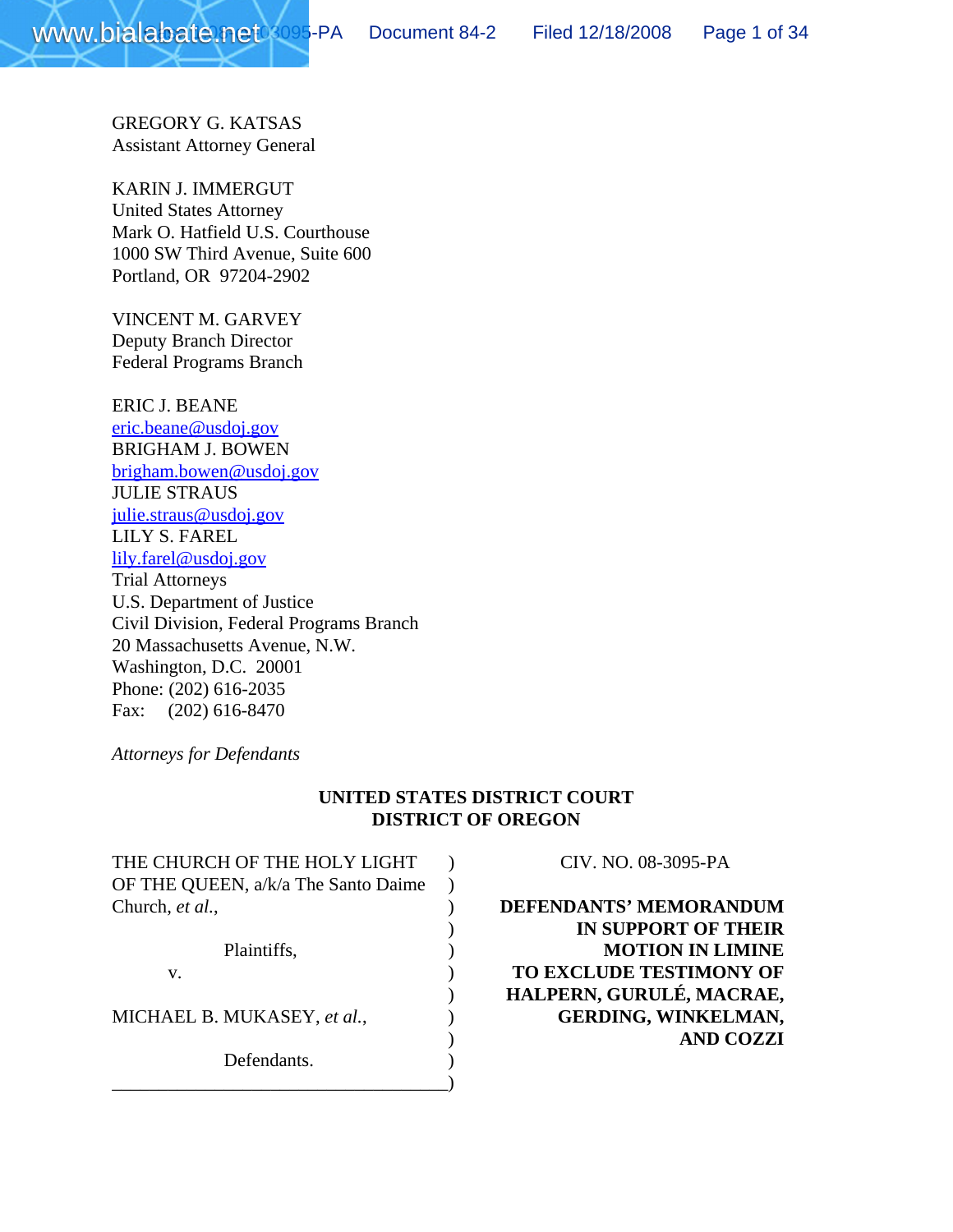# **TABLE OF CONTENTS**

|      | A.        | Testimony Must Be Based on Reliable Methodology.  4                                                       |  |
|------|-----------|-----------------------------------------------------------------------------------------------------------|--|
|      | <b>B.</b> |                                                                                                           |  |
|      |           |                                                                                                           |  |
| I.   |           | DR. HALPERN'S TESTIMONY AND STUDY SHOULD BE                                                               |  |
|      | A.        | Dr. Halpern's Testimony Does Not Satisfy the Daubert                                                      |  |
|      | <b>B.</b> | Dr. Halpern's Testimony About Drug Policy Should Be Excluded  11                                          |  |
|      | C.        | Dr. Halpern's Testimony About Peyote Should be Excluded  12                                               |  |
| II.  |           | MR. GURULÉ'S TESTIMONY SHOULD BE EXCLUDED IN<br>ITS ENTIRETY BECAUSE IT CONSISTS SOLELY OF                |  |
| III. |           | DR. MACRAE'S TESTIMONY SHOULD BE EXCLUDED                                                                 |  |
|      | A.        | Dr. MacRae's Testimony on Brazilian Governmental Policy                                                   |  |
|      | <b>B.</b> | Dr. MacRae's Testimony on Drug Categorization, Diversion                                                  |  |
| IV.  |           | MR. GERDING'S TESTIMONY SHOULD BE EXCLUDED IN ITS<br>ENTIRETY BECAUSE IT IS UNRELIABLE AND IRRELEVANT  19 |  |
|      | A.        |                                                                                                           |  |
|      | <b>B.</b> |                                                                                                           |  |
|      |           |                                                                                                           |  |

C. Even if the Court Takes an Alternate Interpretation of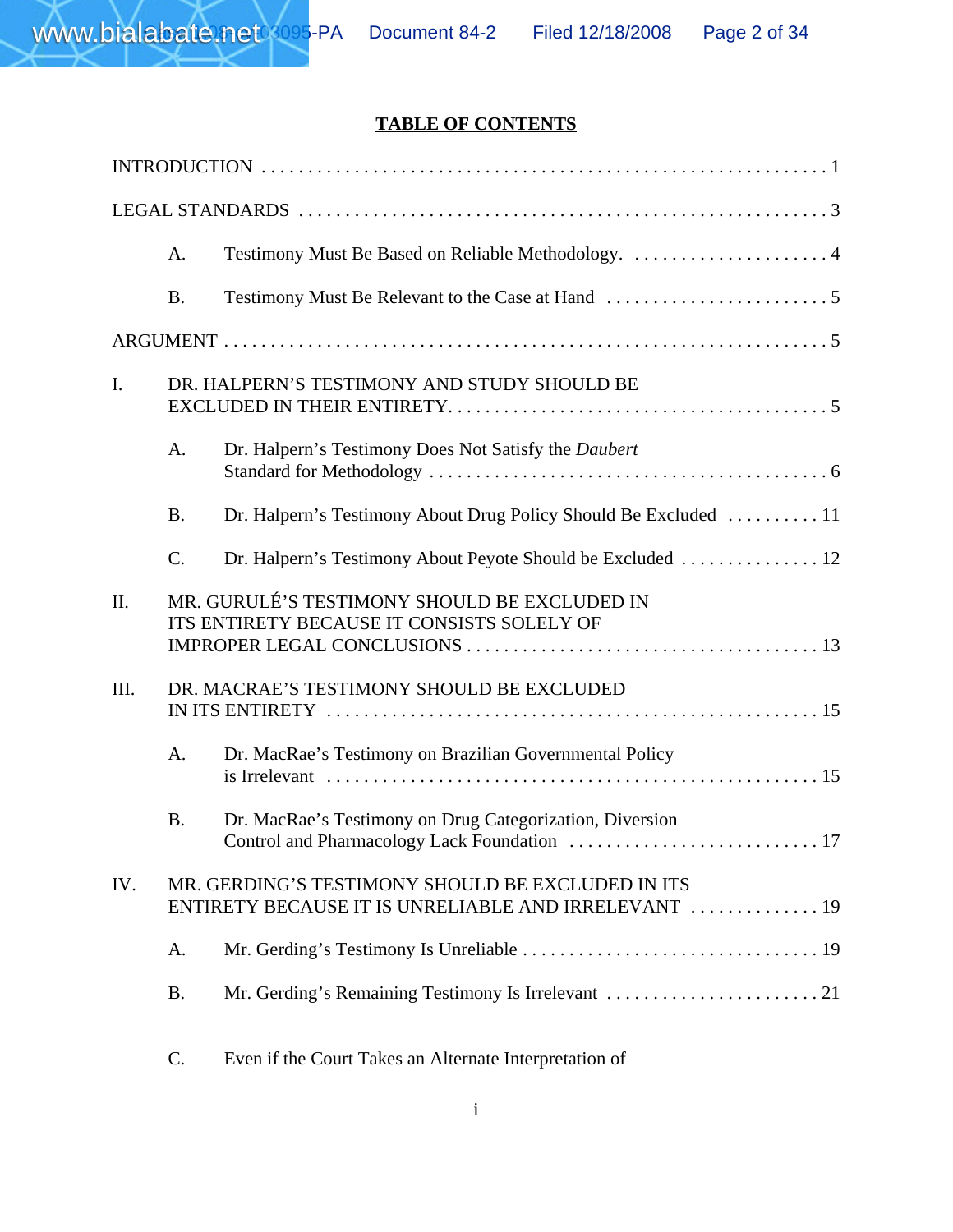|     |                | Mr. Gerding's Discussion of Peyote, It is Inadmissible as                                    |  |
|-----|----------------|----------------------------------------------------------------------------------------------|--|
|     |                |                                                                                              |  |
| V.  |                | DR. WINKELMAN'S TESTIMONY SHOULD BE EXCLUDED                                                 |  |
|     |                | TO THE EXTENT THAT IT IS OUTSIDE HIS EXPERTISE,                                              |  |
|     |                |                                                                                              |  |
|     | A <sub>1</sub> | Dr. Winkelman's Testimony About Pharmacology and                                             |  |
|     | <b>B.</b>      | Dr. Winkelman's Testimony About Diversion Control is                                         |  |
|     | $C_{\cdot}$    | Dr. Winkelman's Discussion of the Native American                                            |  |
| VI. |                | DR. COZZI'S TESTIMONY ON DRUG CONTROL POLICY<br>SHOULD BE EXCLUDED AS UNRELIABLE AND LACKING |  |
|     |                |                                                                                              |  |
|     |                |                                                                                              |  |
|     |                |                                                                                              |  |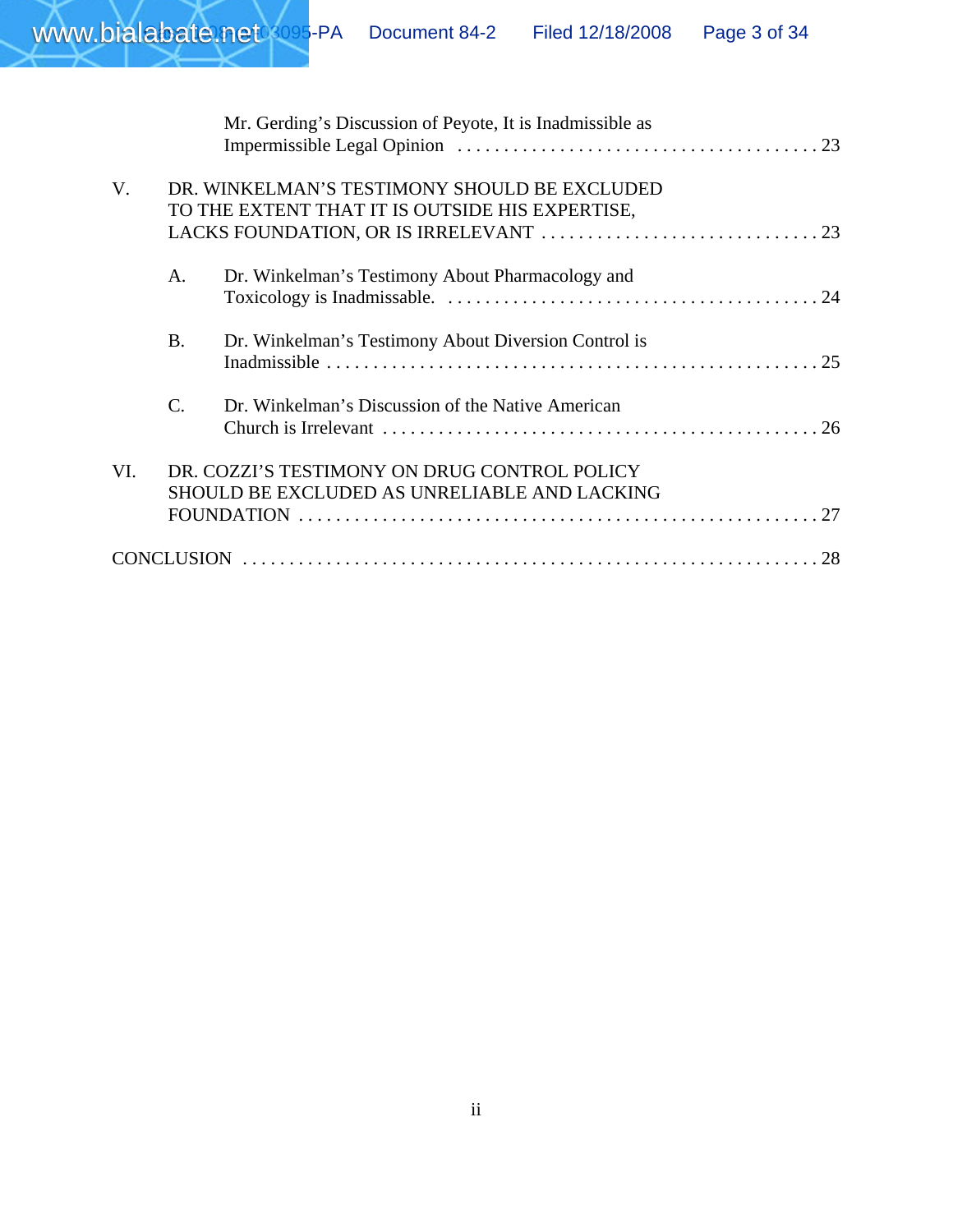## **TABLE OF AUTHORITIES**

| <b>CASES</b>                                                    | <b>PAGE(S)</b> |
|-----------------------------------------------------------------|----------------|
| Aguilar v. Int. Longshoremen's Union Local No. 10,              |                |
| Baker v. Delta Airlines, Inc.,                                  |                |
| Crow Tribe of Indians v. Racicot,                               |                |
| Daubert v. Merrell Dow Pharms., Inc.,                           |                |
| Daubert v. Merrell Dow Pharms., Inc.,                           |                |
| Gen. Elec. Co. v. Joiner,                                       |                |
| Gonzales v. Raich,                                              |                |
| Hangarter v. Provident Life & Accident Ins. Co.,                |                |
| Hemmings v. Tidyman's Inc.,                                     |                |
| Kumho Tire Co. v. Carmichael,                                   |                |
| Morton v. Mancari,                                              |                |
| Nationwide Transport Finance v. Cass Information Systems, Inc., |                |
| Obrey v. Johnson,                                               |                |
|                                                                 |                |

*S.E.C. v. Capital Consultants, LLC,*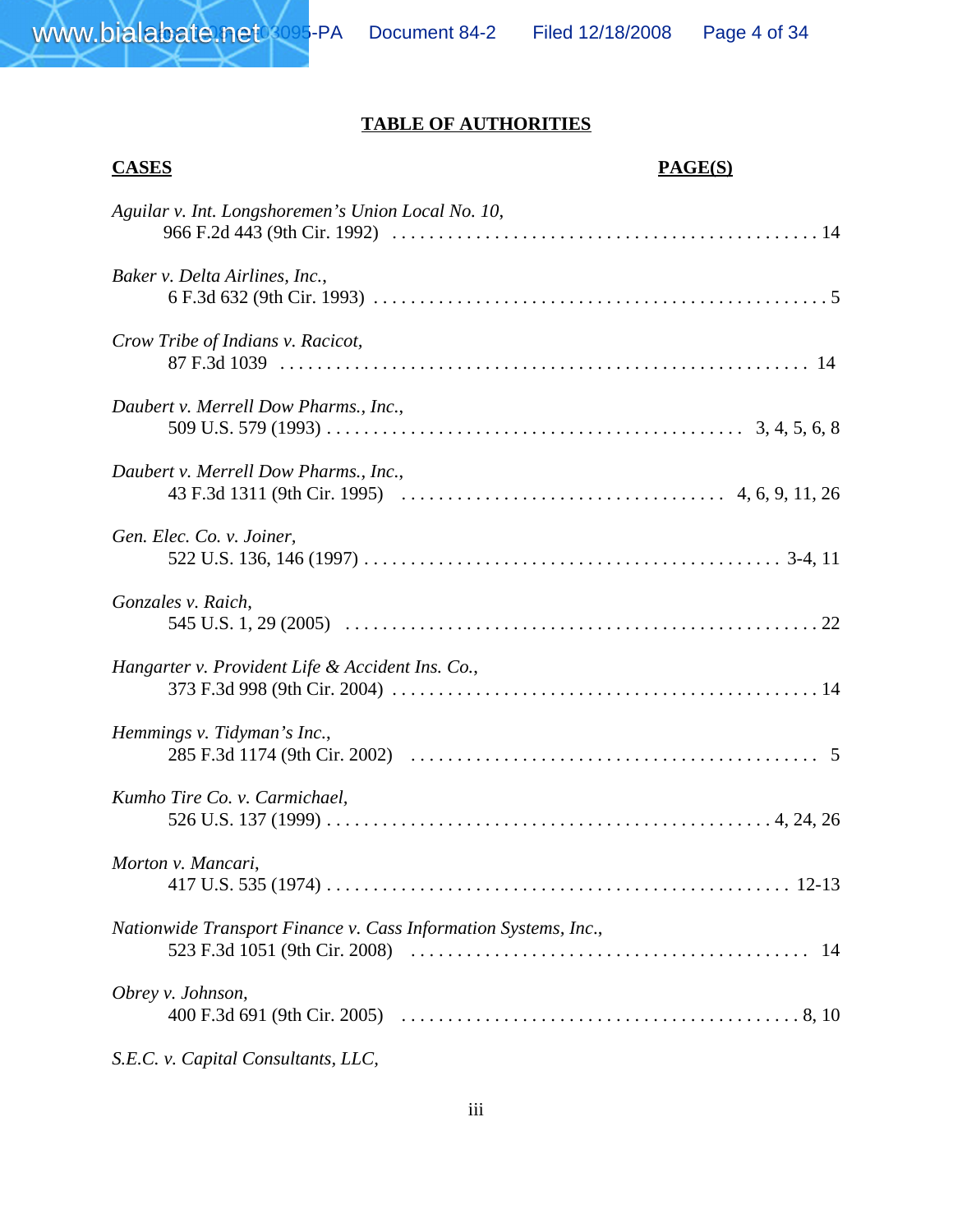| United States v. Chang,    |  |
|----------------------------|--|
| United States v. Cordoba,  |  |
| United States v. Hermanek, |  |
| United States v. Lopez,    |  |
| United States v. Scholl,   |  |
| United States v. Vallejo,  |  |

## **STATUTES AND REGULATIONS**

## **OTHER AUTHORITIES**

| American Society for Pharmacology and Experimental Therapeutics,          |  |
|---------------------------------------------------------------------------|--|
| "About Pharmacology," available at                                        |  |
| http://www.aspet.org/public/pharmacology/-about_pharmacology.html  20, 27 |  |
|                                                                           |  |
| Occupational Outlook Handbook, 2008-09 Edition, Pharmacists, available at |  |
|                                                                           |  |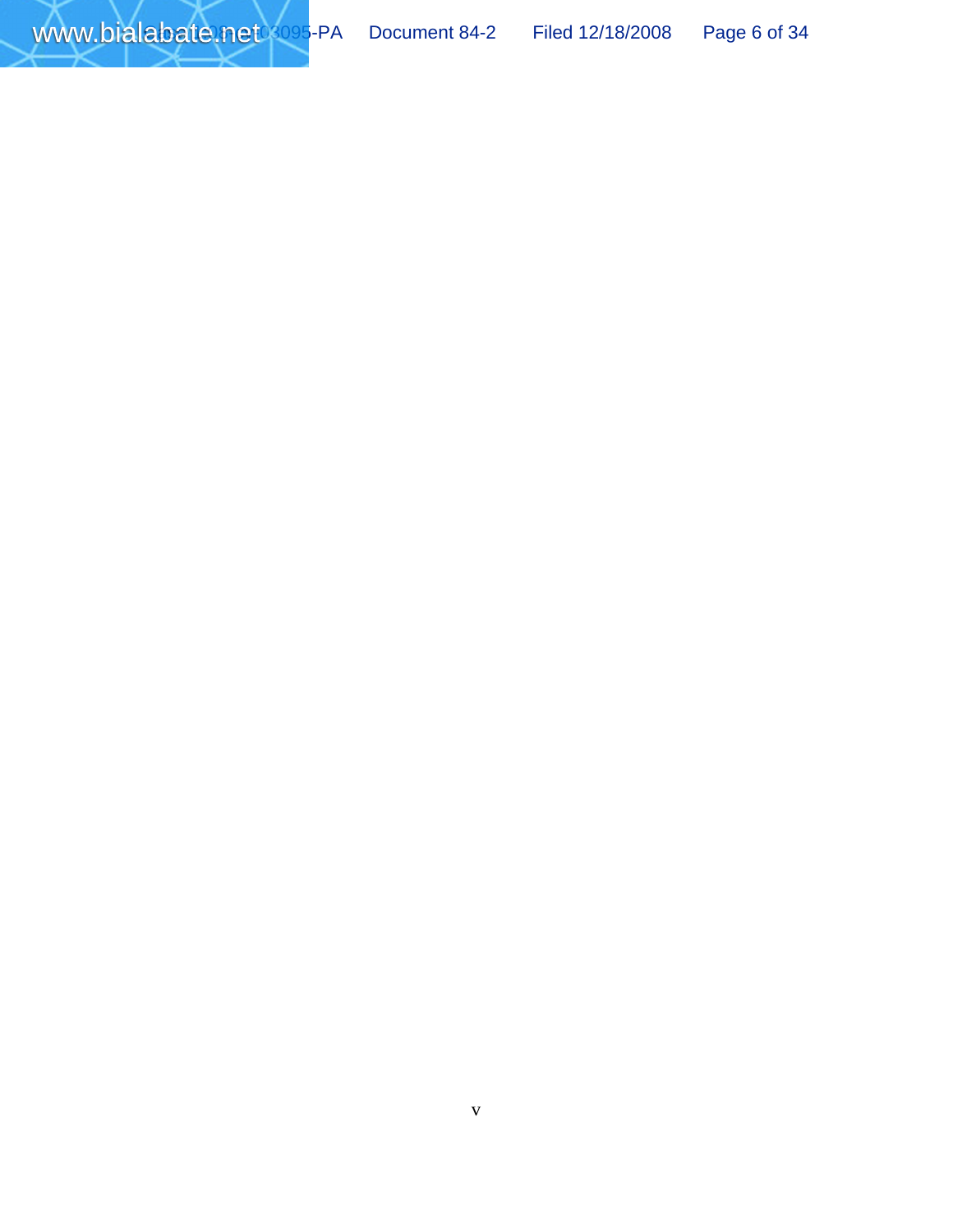#### **INTRODUCTION**

The expert witness statements submitted by Plaintiffs suffer from a wide range of fatal flaws that require exclusion of all or significant parts of each expert's testimony. Plaintiffs statements veer dramatically from their respective areas of expertise and offer a broad range of opinions that are neither drawn from their specialized knowledge nor obtained through any discernible scientific method. *See* Fed. R. Evid. 701-02. Moreover, much of the testimony is irrelevant and inapplicable to factual issues before this Court. *See* Fed. R. Evid. 401, 402.

The Amended Expert Witness Statements of Dr. John Halpern, Mr. Jimmy Gurulé, Dr. Edward MacRae, and Mr. George Gerding should be excluded in their entirety. Dr. Halpern is a psychiatrist who, along with the Plaintiffs, conceived of and led a study concerning the safety of ayahuasca use. This study suffers from severe methodological deficiencies that render it completely unreliable and potentially misleading. As a result of these methodological defects, Dr. Halpern's study and accompanying testimony should not be admitted into evidence.

Mr. Gurulé, as a former federal and state prosecutor, is presented as an expert in drug trafficking, but his testimony is written as if he were tasked with rendering a legal opinion in this matter. He does not draw upon specialized knowledge to assist the Court in reaching findings of fact, but instead does nothing more than offer his personal legal opinion about how this Court should apply the Religious Freedom Restoration Act ("RFRA") to the facts of this case. Mr. Gurulé's witness statement is a classic example of improper legal opinion testimony, which is clearly prohibited under established law.

Dr. MacRae's testimony also should be excluded. Plaintiffs present Dr. MacRae as an expert in Brazilian history and law and seek to introduce his testimony about how the Brazilian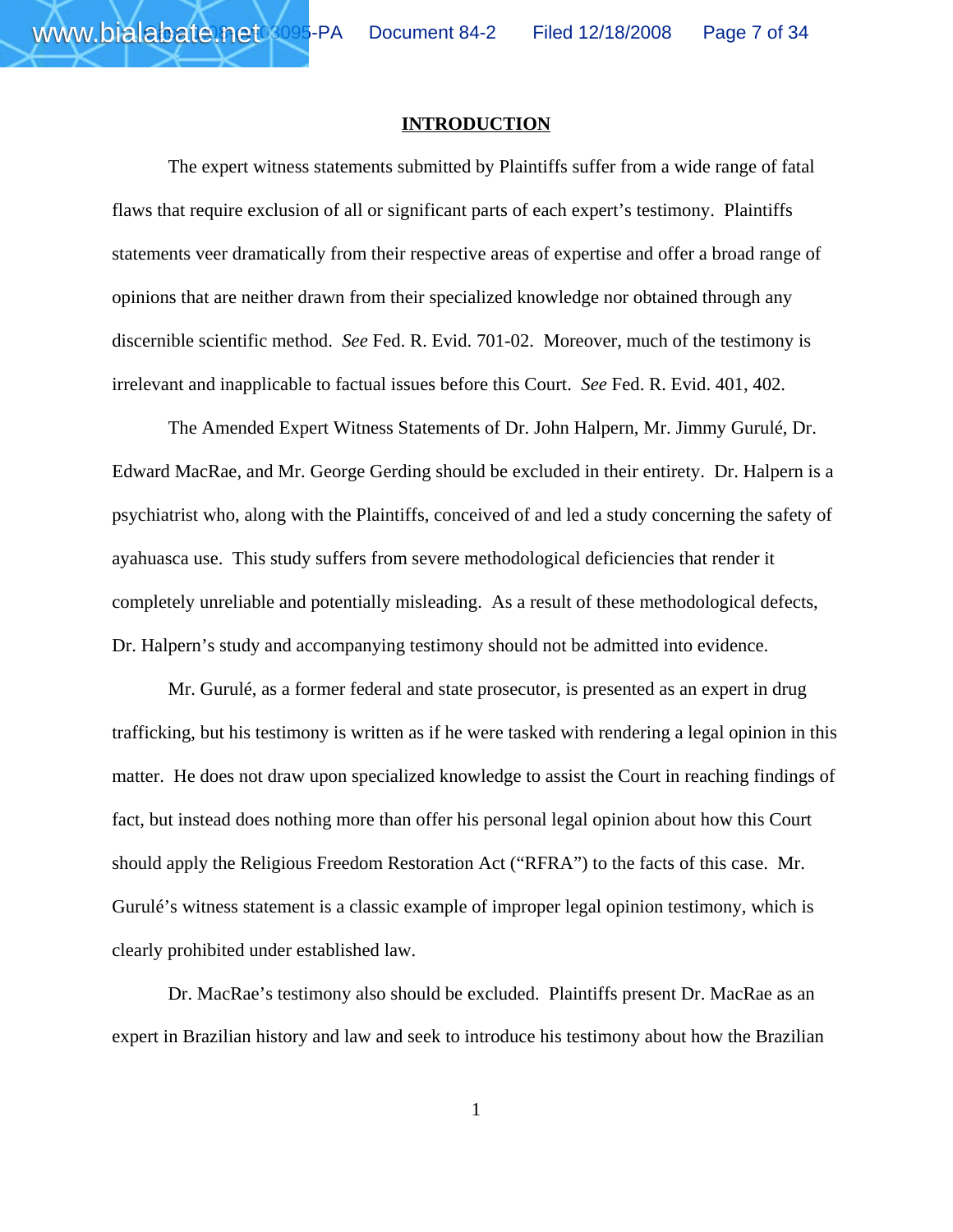government regulates ayahuasca. Dr. MacRae's knowledge of Brazilian history and law, while substantial, is plainly irrelevant to this case and thus fails the relevance prong of Rule 702. Brazilian law has no factual bearing on whether RFRA entitles the Plaintiffs to an exemption from the Controlled Substances Act ("CSA").

Finally, Mr. Gerding's testimony should also be excluded in its entirety. Plaintiffs present Mr. Gerding as an expert on the health and safety of ayahuasca use, as well as an expert on public policy concerns surrounding the Plaintiffs' use of ayahuasca. Mr. Gerding is asked to make these statements based on his experience as a pharmacist and a former member of the Oregon Pharmacy Board. Mr. Gerding's education and experience do not qualify him to offer the opinion testimony contained in his witness statement. Furthermore, the decisions of the Oregon Pharmacy Board have no bearing on the central question in this case, which is whether the Plaintiffs should be granted an exemption from the CSA. Mr. Gerding strays from his limited area of specialized knowledge and offers testimony that is not "based upon sufficient facts or data." *See* Fed. R. Evid. 702. As a result, Mr. Gerding's testimony should be excluded in its entirety.

Plaintiffs' remaining experts, Dr. Michael Winkelman and Dr. Nicholas Cozzi, may be qualified to offer opinions on certain issues in which they have expertise. Their testimony, however, strays substantially from these distinct areas of expertise. Dr. Winkelman, as an anthropologist, may be qualified to discuss the anthropological history of the Santo Daime Church, but the Federal Rules of Evidence do not permit him to opine about pharmacology, toxicology, or diversion control. Similarly, Dr. Cozzi may have specialized knowledge of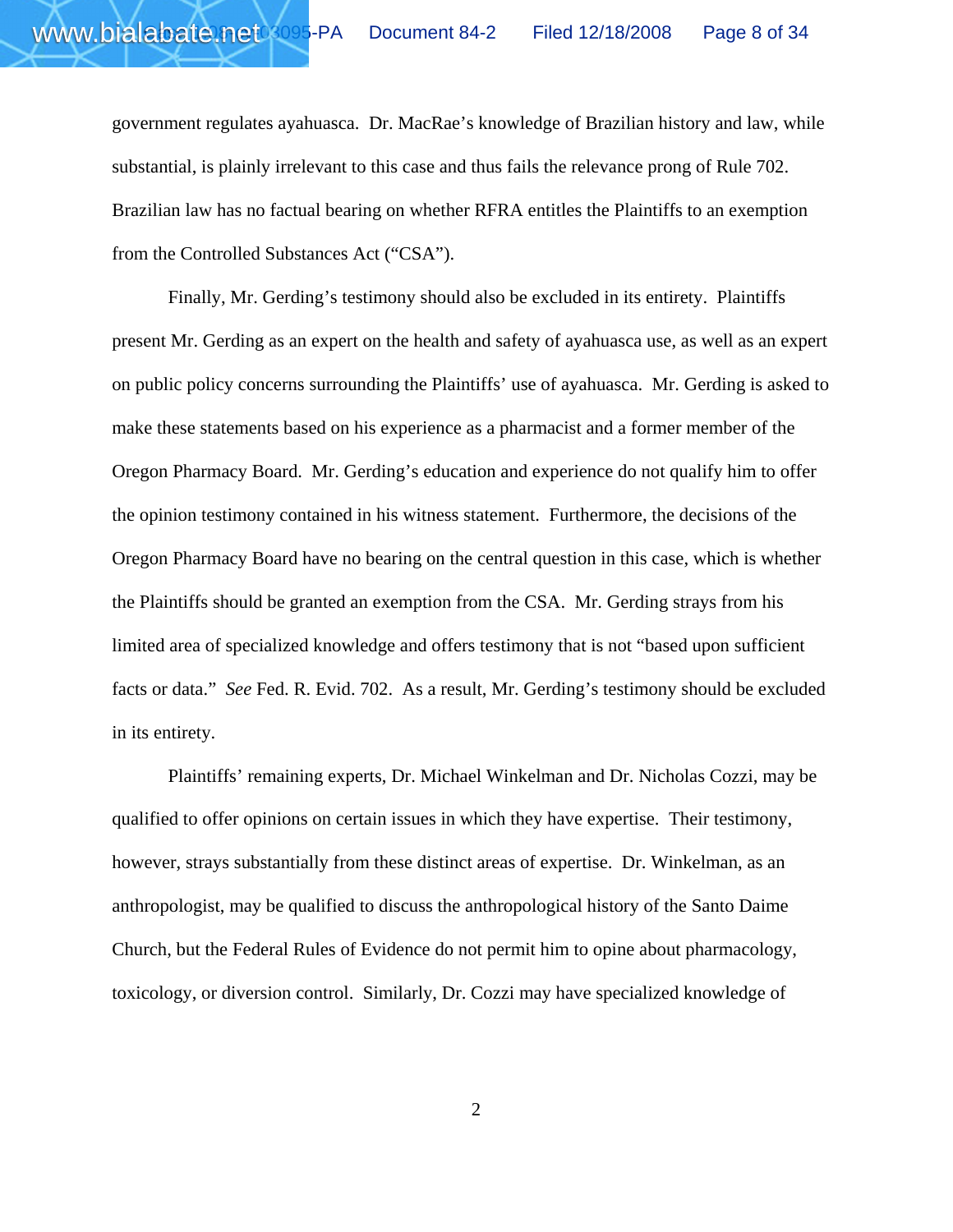pharmacology and toxicology, but he is not qualified to veer from his area of study to offer his personal opinions about drug control policy.

### **LEGAL STANDARDS**

The testimony and opinions of an expert witness must satisfy the requirements of Rule

702, which governs the admissibility of expert testimony. Rule 702 provides:

If scientific, technical or other specialized knowledge will assist the trier of fact to understand the evidence or to determine a fact in issue, a witness qualified as an expert by knowledge, skill, experience, training or education, may testify thereto in the form of an opinion or otherwise, if (1) the testimony is based upon sufficient facts or data, (2) the testimony is the product of reliable principles and methods, and (3) the witness has applied the principles and methods reliably to the facts of the case.

Fed. R. Evid. 702. Rule 702 "assigns to the district court the role of gatekeeper and charges the court with assuring that expert testimony . . . is relevant to the task at hand." *United States v. Hermanek*, 289 F.3d 1076, 1093 (9th Cir. 2002) (citing *Daubert v. Merrell Dow Pharms., Inc.*, 509 U.S. 579, 597 (1993)) (internal quotations omitted).

A court must also ensure that an expert has laid the proper foundation on which to offer his testimony. When "[f]aced with a proffer of expert scientific testimony . . . the trial judge must determine at the outset, pursuant to [Federal] Rule [of Evidence] 104(a), whether the expert is proposing to testify to (1) scientific knowledge that (2) will assist the trier of fact to understand or determine a fact in issue." *Daubert,* 509 U.S. at 592. This inquiry is a flexible one, but trial courts should focus "solely on principles and methodology, not on the conclusions that they generate." *Id.* at 595.

The Supreme Court has explained that conclusions and methodology are not entirely distinct from one another, and that a "court may conclude that there is simply too great an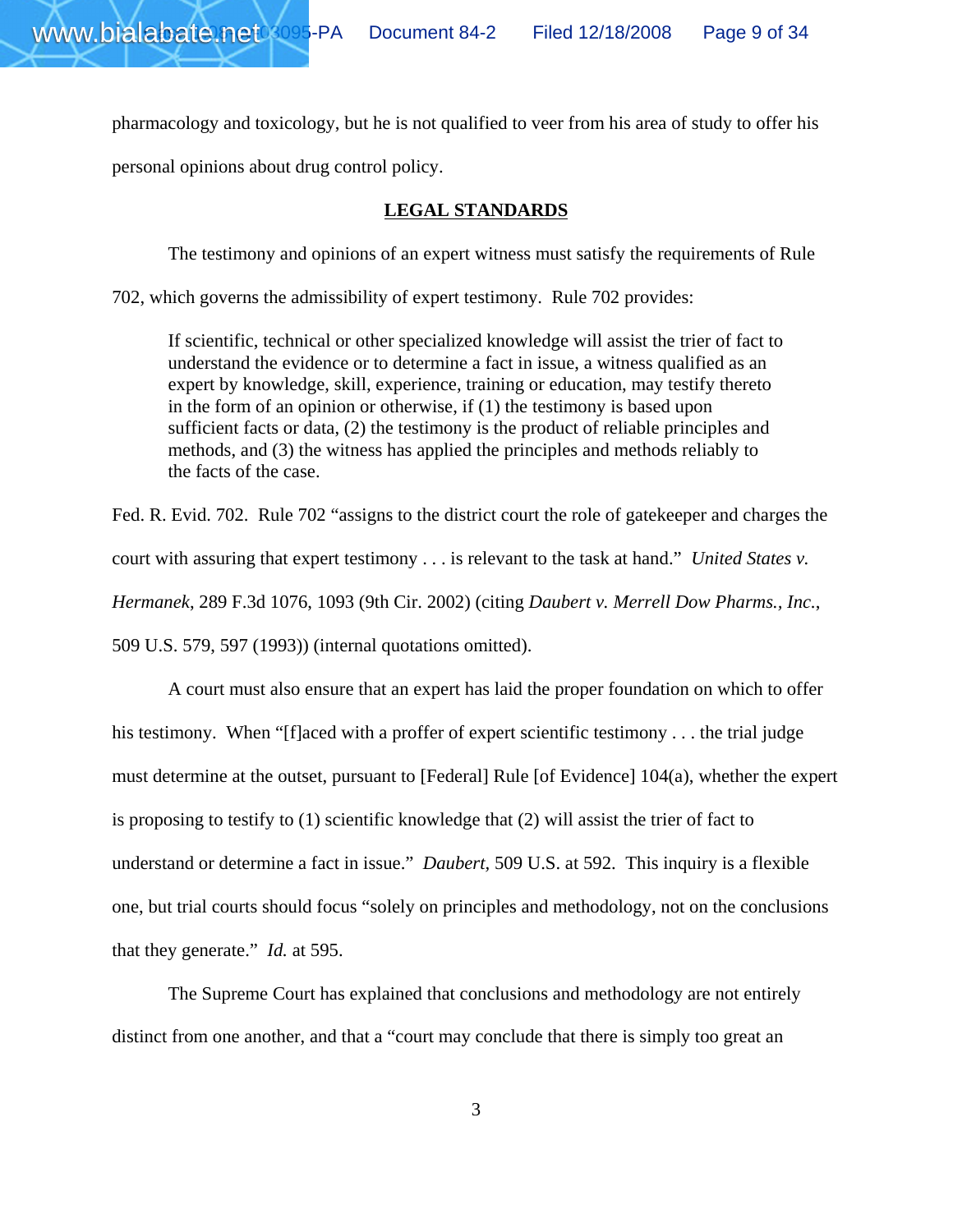analytical gap between the data [or information considered] and the opinion proffered." *Gen. Elec. Co. v. Joiner*, 522 U.S. 136, 146 (1997). The Court has made clear that this gatekeeping function of the district court extends beyond scientific testimony to "testimony based on 'technical' and 'other specialized' knowledge." *Kumho Tire Co. v. Carmichael*, 526 U.S. 137, 141 (1999).

www.bial abate.net

Thus, courts conduct a two-part analysis. First, courts must determine "whether the experts' testimony reflects 'scientific knowledge,' whether their findings are 'derived by the scientific method,' and whether their work product amounts to 'good science.'" *Daubert v. Merrell Dow Pharms., Inc.,* 43 F.3d 1311, 1315 (9th Cir. 1995) ("*Daubert II*") (quoting *Daubert*, 509 U.S. at 590, 599). Second, a court must "ensure that the proposed expert testimony is 'relevant to the task at hand.'" *Daubert II,* 43 F.3d at 1315 (quoting *Daubert*, 509 U.S. at 580). In other words, evidence must be reliable and relevant.

#### **A. Testimony Must Be Based on Reliable Methodology.**

The test for reliability "is not the correctness of the expert's conclusions but the soundness of his methodology." *Daubert II,* 43 F.3d at 1318 (9th Cir. 1995). The Supreme Court has enumerated a few factors to guide a court's evaluation of whether an expert's methodology is sufficiently scientific: "whether the theory or technique employed by the expert is generally accepted in the scientific community; whether it's been subjected to peer review and publication; whether it can be and has been tested; and whether the known or potential rate of error is acceptable." *Id.* at 1316. In addition, "in order to qualify as 'scientific knowledge,' an inference or assertion must be derived by the scientific method." *Id.* at 1316 (quoting *Daubert*, 509 U.S. at 590. After determining that testimony is reliable, the court must then move to a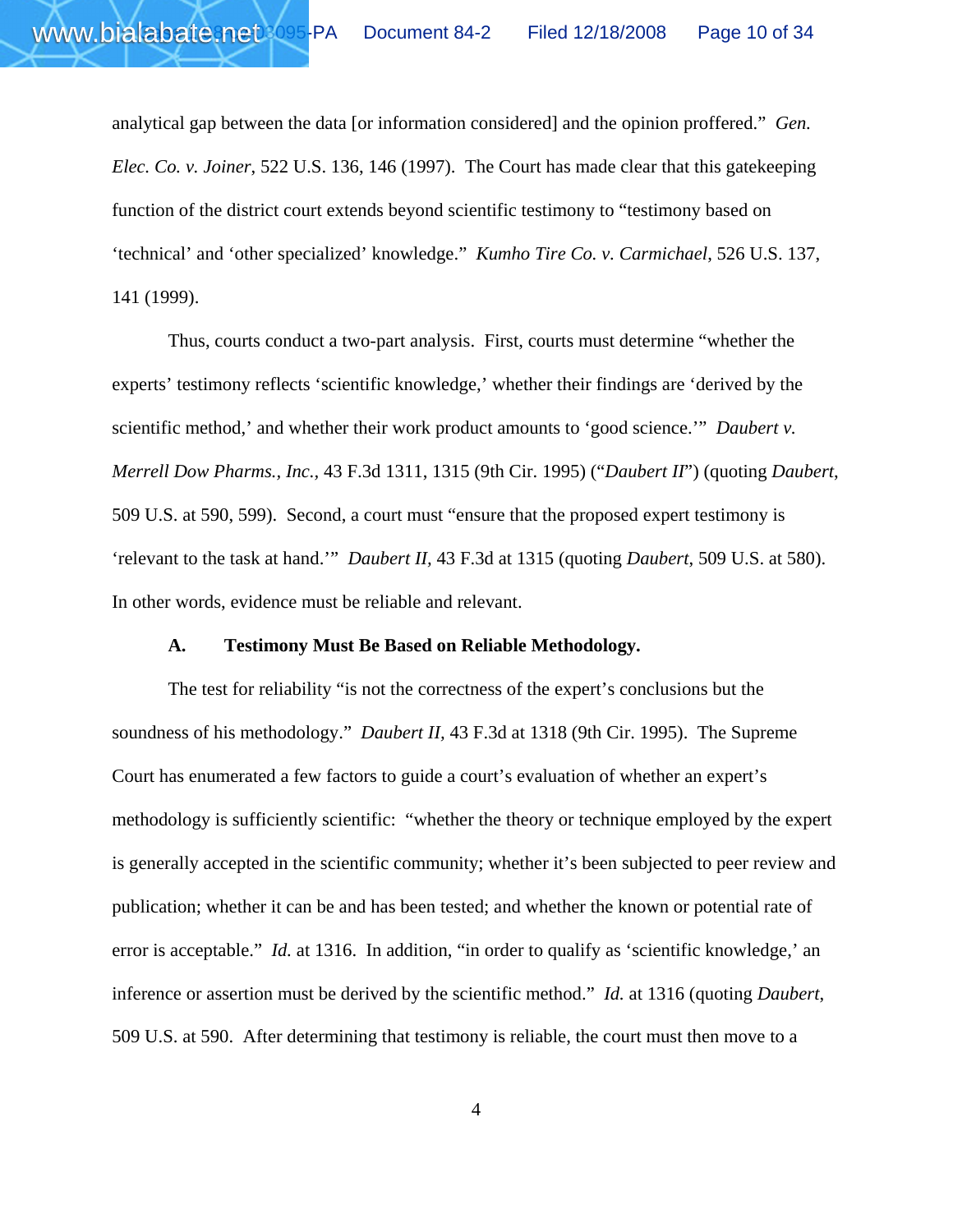determination of relevance. *See Daubert,* 509 U.S. at 591 ("Expert testimony which does not relate to any issue in the case is not relevant, and ergo, non-helpful.")

#### **B. Testimony Must Be Relevant to the Case at Hand.**

www.bial abate.net

The second prong of the court's inquiry addresses relevancy and often implicates the questions set forth in Rules 401 and 402. *See Hemmings v. Tidyman's Inc.,* 285 F.3d 1174, 1184 (9th Cir. 2002) ("Whether testimony is helpful within the meaning of Rule 702 is in essence a relevancy inquiry."). "'Relevant evidence' means evidence having any tendency to make the existence of any fact that is of consequence to the determination of the action more probable or less probable than it would be without the evidence." Fed. R. Evid. 401; *Baker v. Delta Airlines, Inc.*, 6 F.3d 632, 641 (9th Cir. 1993). All relevant evidence is generally admissible. Fed. R. Evid. 402. "The particular facts of the case determine the relevancy of a piece of evidence." *United States v. Vallejo,* 237 F.3d 1008, 1015 (9th Cir. 2001). The determination of relevancy is the sole province of the court, "[a] district court has broad discretion to determine whether evidence is relevant." *United States v. Lopez,* 803 F.2d 969, 972 (9th Cir. 1986).

#### **ARGUMENT**

### **I. DR. HALPERN'S TESTIMONY AND STUDY SHOULD BE EXCLUDED IN THEIR ENTIRETY.**

Dr. Halpern seeks to support Plaintiffs' claim that regular ayahuasca consumption involves no medical or psychiatric risk.<sup>1</sup> His testimony flows from his personal belief that

<sup>&</sup>lt;sup>1</sup> Following the lead of Plaintiffs' experts, Defendants will refer to the mixture of the *Banisteriopsis caapi* vine with the leaves of the *Psychotria viridis* as "ayahuasca." *See* Amended Expert Witness Statement of Dr. John Halpern at 3, 9; Amended Expert Witness Statement of Mr. Jimmy Gurulé at 6, 7, and 9; Amended Expert Witness Statement of Mr. George Gerding at 3, 4, and 11; Amended Expert Witness Statement of Dr. Nicholas Cozzi at 2.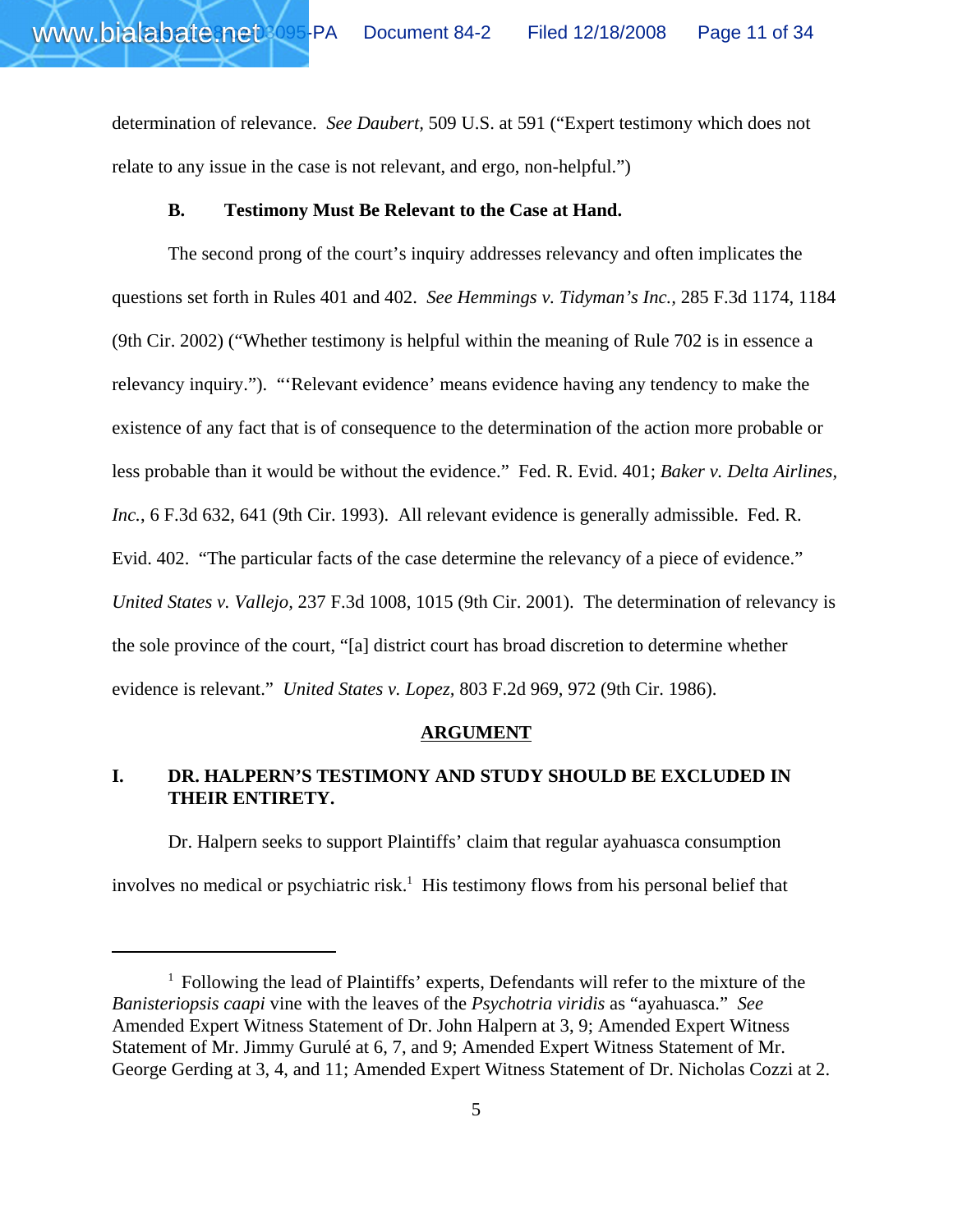certain hallucinogenic drug use should be considered "non-drug use," *see* Amended Expert Witness Statement of Dr. Halpern at 6, and from a methodologically-flawed study conceived by the Plaintiffs themselves. Def. Ex. 1103. This study, which was the result of interviews with a carefully-selected subset of members of the Plaintiff Church, runs far afoul of Rule 702's standard for admissibility. Because Dr. Halpern's study is based on flawed principles and unscientific methodology, any testimony regarding that study should be excluded.

www.bial abate.net

Dr. Halpern attempts to bolster the conclusions in his study by referencing an earlier study performed by Dr. Charles Grob on ayahuasca use in Brazil. This study (the "Grob Study") shares many of the methodological flaws of Dr. Halpern's study, and therefore, cannot serve as the basis for any expert testimony.

### **A. Dr. Halpern's Testimony Does Not Satisfy the** *Daubert* **Standard for Methodology.**

Dr. Halpern's study does not satisfy the standard set forth in *Daubert* because his study is based on results gained from unscientific methods. "The subject of an expert's testimony must be 'scientific . . . knowledge.' The adjective 'scientific' implies a grounding in the methods and procedures of science." *Daubert*, 509 U.S. at 589-90. If the methods underlying the testimony of an expert are not sound, the results obtained through that method should be excluded. *See Daubert II*, 43 F.3d at 1318.

Even though Dr. Halpern may be an expert in psychiatry, his methodology must be scrutinized. *See id*. at 1315-16 ("[S]omething doesn't become scientific knowledge just because it's uttered by a scientist; nor can an expert's self-serving assertion that his conclusions were 'derived by the scientific method' be deemed conclusive.'").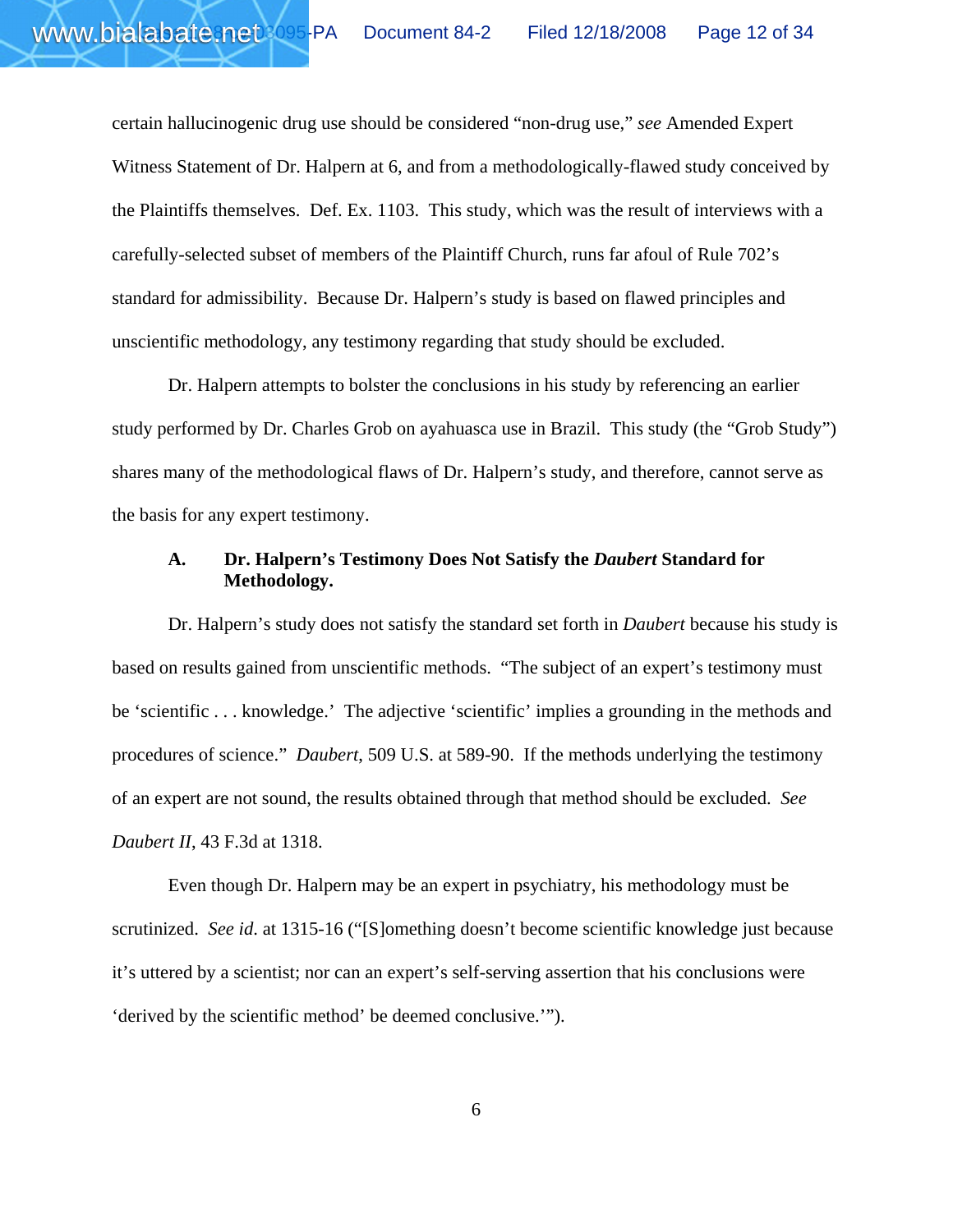Dr. Halpern's expert witness statement (and accompanying study) are undermined by at least six methodological defects that require its exclusion. *See* Expert Witness Report by Alexander Walker at 9 (Doc. # 70); Expert Witness Report by Lorne Dawson (Doc. # 71).

www.bial abate.net

First, Dr. Halpern relies on non-comparable comparators. He takes his small study group, composed entirely of self-selected church members, and compares it to statistics gathered from the United States as a whole, which has a very different make-up than a small selection of church members. Even Halpern himself acknowledges this lack of a comparable control group to be a "study limitation." Halpern Study at SR20. As both Dr. Halpern and Dr. Walker acknowledge, it is invalid to compare national norms against the church members because the two groups are too demographically different to reasonably compare. *Id.*; Walker Report at 7. The two groups' social and psychological dissimilarities preclude drawing any reasonable conclusion from their comparison.

Second, Dr. Halpern excluded those subjects who were most likely to manifest an ill effect. In his study, Dr. Halpern interviewed only current church members, which left him with a skewed study group. As he explains, "the entire current membership of the Santo Daime Church in Oregon . . . were informed about this study." Halpern Article at SR17. Dr. Halpern fails to note, however, that anyone who suffered from brain cancer, had a head injury, or took antidepressants, anti-psychotics, opiates, mood stabilizers, benzodiazepine, or anti-seizure medication was intentionally excluded from the study. *See* Def. Ex. 1241. It is important to note that while people taking these medications were not allowed to participate in the study, the use of such drugs did not prohibit these people from drinking ayahuasca within works of the Plaintiff Church**.** *See* Dep. of John Seligman at 114, Def. Ex. 1035. In limiting the study participants in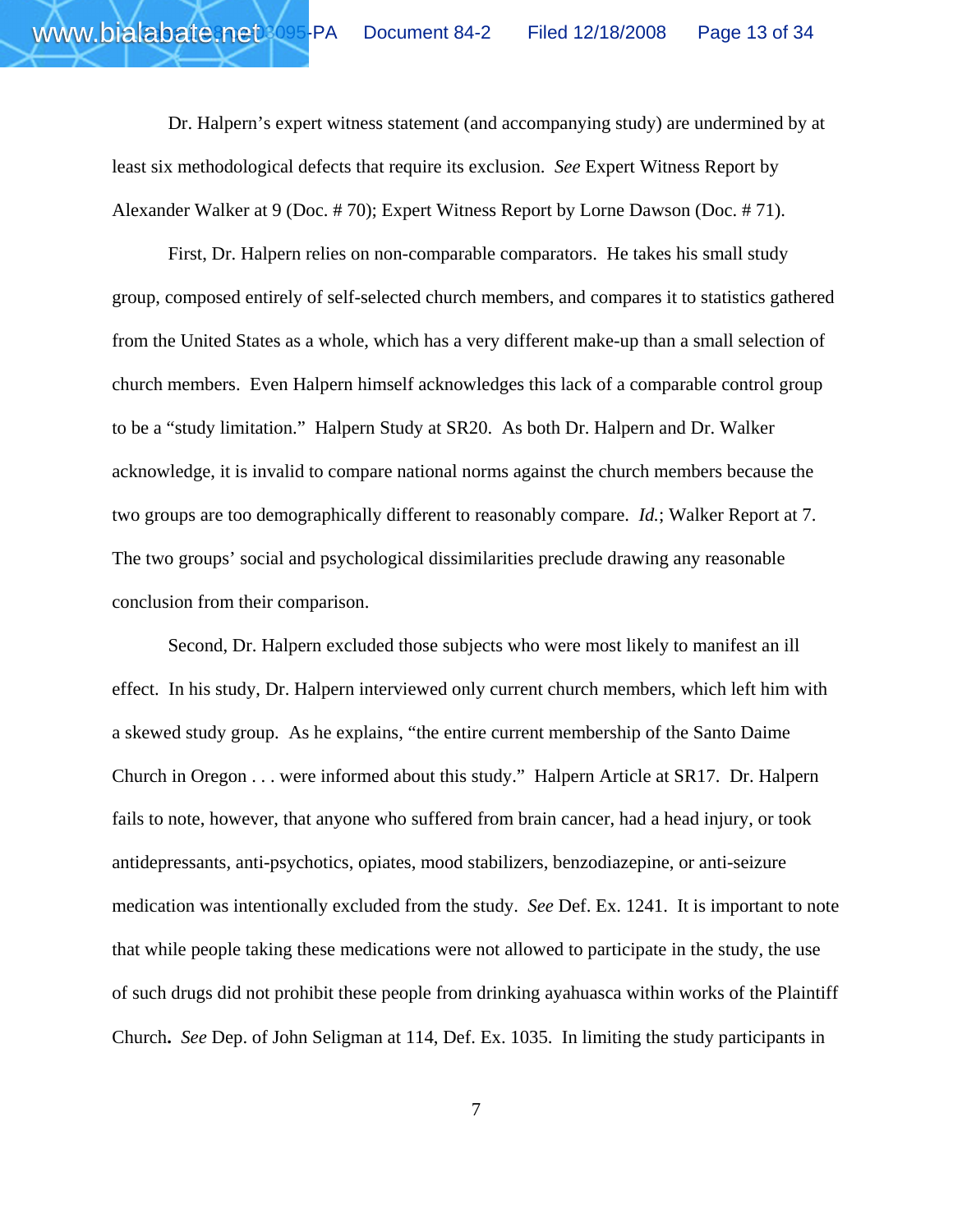this way, Dr. Halpern effectively ensured that those who had negative experiences with ayahuasca were not captured by the study. With such a select group, it is perhaps not surprising that the Halpern Study offers the following conclusion: "[w]hat [the Church] preach[es] is that taking the sacrament and following the doctrine will promote psychological and physical health in a holistic manner for Church members. I have not found any evidence to question this expression of their faith but have found evidence in support." Halpern Statement at 8. This exclusion of members who might have experienced negative outcomes means that the study group is not a fair representation of people who used ayahuasca, and therefore, cannot be viewed as "the product of reliable principles and methods." Fed. R. Evid. 702; *see also Daubert*, 509 U.S. at 589-90; *Obrey v. Johnson*, 400 F.3d 691, 695 (9th Cir. 2005) (holding that "[c]onsiderations such as small sample size may, of course, detract from the value of such evidence").

www.bial abate.net

Third, Dr. Halpern further limited his study group by interviewing only regular attendees of the church. "[T]wo were relatively new members reporting little participation in Church services . . . and, as such, were excluded." Halpern Study at SR17. Repeat consumers of ayahuasca are presumably more likely to report beneficial experiences from participation in the Plaintiff Church. Therefore, limiting study participation to those who regularly attend the church over an extended period of time exacerbates the problem of unrepresentative results. *See United States v. Cordoba*, 194 F.3d 1053, 1060 (9th Cir. 1999) (noting that since "the surveys only sampled a small segment of the relevant . . . community," the study did not meet the requirements for general acceptance and was therefore unreliable). In addition to the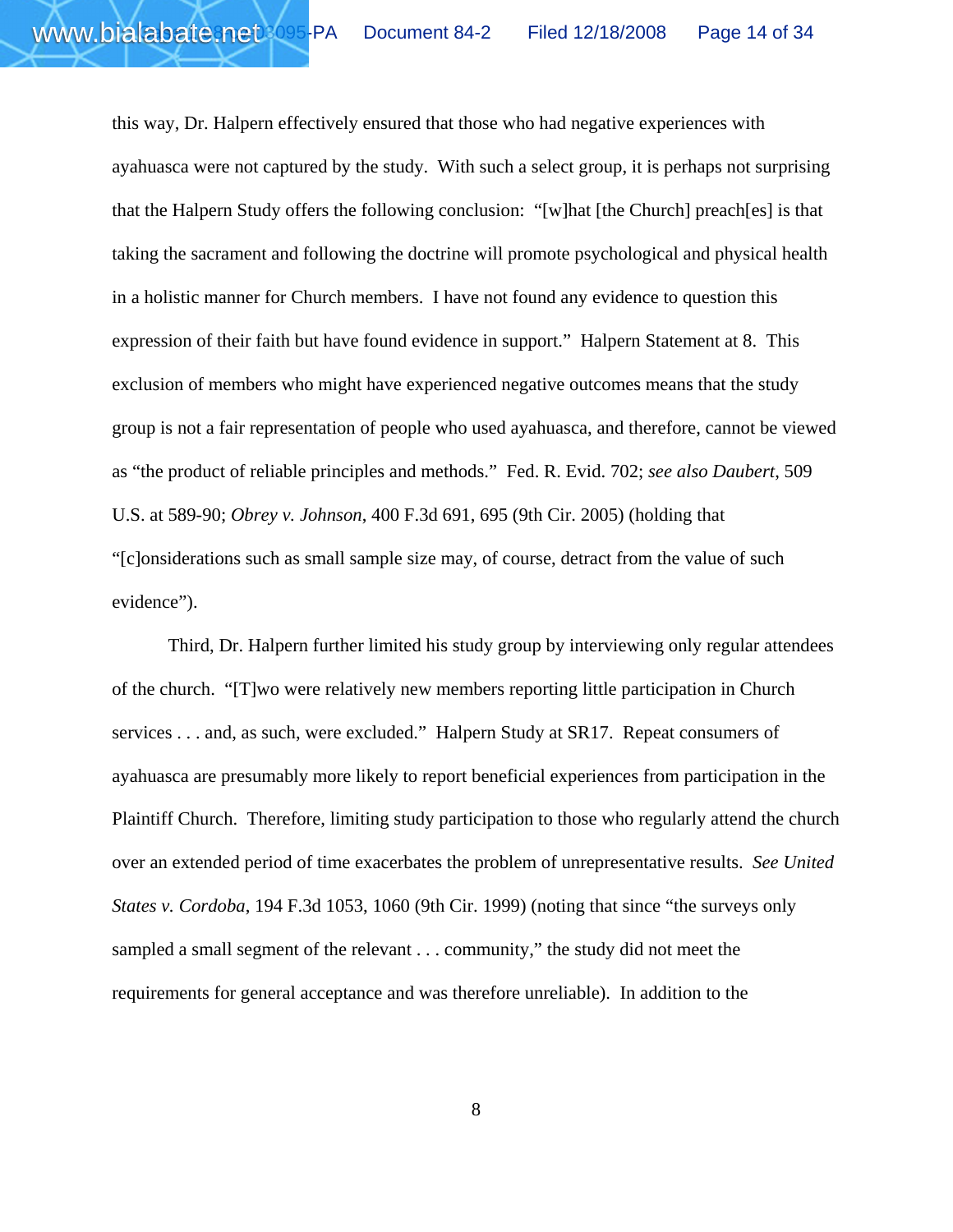representation problem, those people who are most involved with the church likely would have the greatest institutional support from the church and therefore would report the most benefits.

www.bial abate.net

Fourth, the relationship between the interviewees and Dr. Halpern leads to unreliable results because the study was not blind, a quality considered vital to scientific studies. The Church commissioned Dr. Halpern to perform this study with the expectation that the study results would prove their claims of the health and safety of ayahuasca use. As Jonathan Goldman wrote in an email soliciting participants.

On our path towards gaining the legalized right to practice our religion without threat of government interference, there are some questions that we ourselves must answer to the satisfaction of the courts or other agencies who will decide if we receive their protection to do so. One of the major ones is concerning the effects on the health of those who drink our sacrament in its ritual context. We have to show, in a way and a form that meet strict scientific and established legal standards, the truth of those effects.

Def. Ex. 1236. The Plaintiffs specifically reached out to Dr. Halpern to lead this study because of his support for ayahuasca, *see* dep. of Jonathan Goldman at 137-39, Def. Ex. 1001, and church members were encouraged to participate with the apparent aim of substantiating the church's claims of safety. *See* Halpern Study at SR 17 (noting that members "were encouraged by the church leadership to participate"). This type of methodology, characterized by Dr. Walker as "unblinded interviews of religious adherents by public advocates for their cause," cannot meet the standard for objective scientific evaluation, and thus, cannot satisfy the standard set forth in *Daubert* and its progeny. Walker Report at 8; *see also Hermanek*, 289 F.3d at 1093-94 (noting that "'[i]t is well settled that bare qualifications alone cannot establish the admissibility of scientific expert testimony'") (citing *Daubert II,* 43 F.3d at 1315). Dr. Halpern acknowledges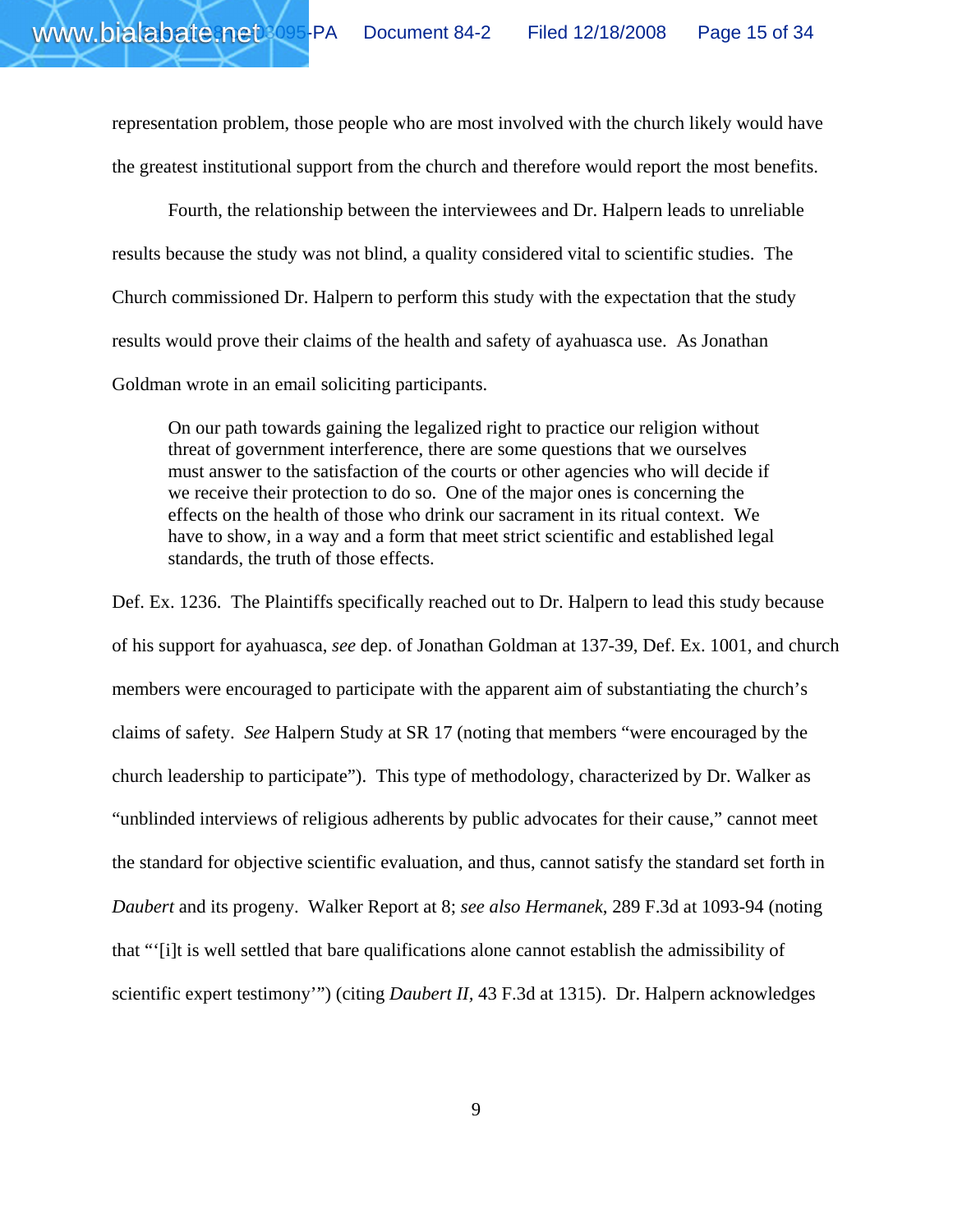this particular limitation, noting that "[f]urther research is warranted with blinded raters." Halpern Study at SR15.

www.bial abate.net

Fifth, Dr. Halpern's study failed to include any scientifically-reliable historical comparisons of the subjects' well-being and health. Halpern Statement at . Subjects were asked about their psychological and physical health prior to ayahuasca use, but they reported these recollections after using ayahuasca. *Id.* The questions, therefore, were filtered through the experiences of a subject who presumably did not suffer any deleterious effects from ayahuasca use, which "makes it uncertain that the group differences from 'national norms' seen in the ayahuasca users actually represent any change from their pre-use status." Walker Report at 10. This filter of ayahuasca use renders the subjects' historical date inaccurate and unusable for creating a scientific baseline for the study.

Finally, the small size of the study casts doubt on the application of the findings to a larger population and "[leads] to unreliable group estimates." *Id.*; *see also Obrey*, 400 F.3d at 695 (holding that "[c]onsiderations such as small sample size may, of course, detract from the value of such evidence"). Any one of these methodological defects would cast doubt on the reliability of Dr. Halpern's findings. When taken together, these myriad defects cut so deeply into Dr. Halpern's conclusions as to render them unsound and misleading.

In addition to the methodological defects inherent in his own study, Dr. Halpern also relies heavily on a study of ayahuasca use led by Dr. Charles Grob. Def. Ex. 1093. Dr. Grob's study centered on the use of hoasca (an alternate name for ayahuasca) by the Brazilian religious group Uniao Do Vegetal ("UDV"). As Dr. Lorne Dawson explains in his witness statement, "the methodological problems" in Dr. Grob's study " raise serious doubts about the reliability of the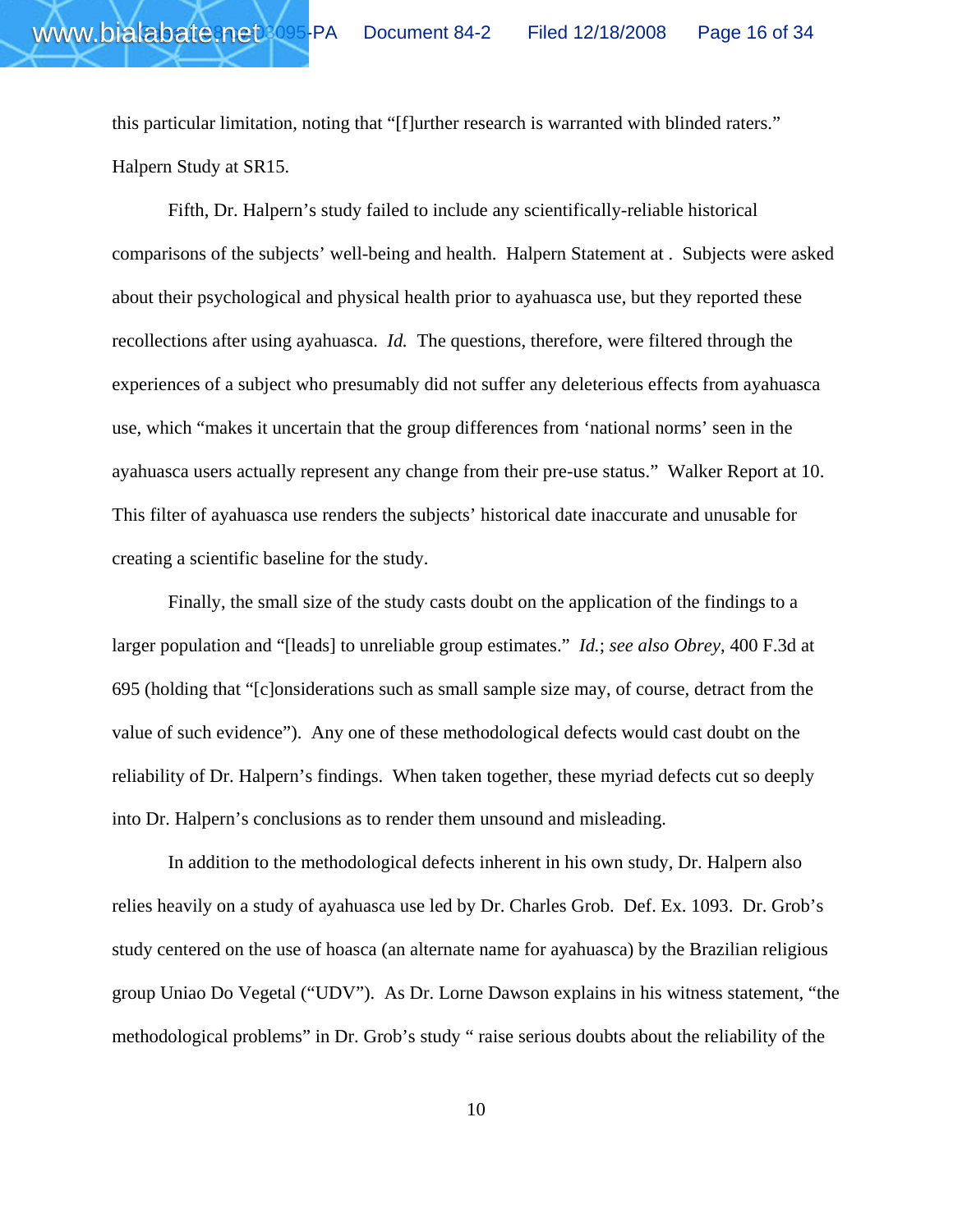conclusions." Report of Dr. Dawson at 2. The methodological problems identified by Dr. Dawson include the small size and homogeneity of the sample population; the fact that the sample group had only long-term, committed church members, all of whom were aware of the importance of the study; the fact that a number of the study participants had direct or indirect ties to the leadership of the movement; and the fact that the study was too short. *Id*. at 2-4. These methodological shortcomings, the same problems plaguing Dr. Halpern's study, raise so many questions about the validity of the results as to place the study far below the benchmark for admission set by Rule 702. *See Daubert II,* 43 F.3d at 1315-16 (holding that "something doesn't become 'scientific knowledge' just because it's uttered by a scientist").

www.bial abate.net

In sum, neither Dr. Halpern's study nor Dr. Grob's is grounded in the objective scientific principles that determine an expert's credibility under Rule 702. Without meeting this standard, set forth by the Supreme Court to ensure the validity of expert testimony, the results of these studies are far too speculative to be admissible.

#### **B**. **Dr. Halpern's Testimony About Drug Policy Should Be Excluded.**

In addition to the fatal methodological flaws in his study, Dr. Halpern offers personal opinions about subjects outside his area of expertise. Dr. Halpern is a psychiatrist, not an expert in illegal drugs. It is inappropriate for a psychiatrist to opine on whether a drug should or should not be illegal, or whether a particular use of a drug is licit or illicit. Although trained experts commonly extrapolate from existing data, "[n]othing in either *Daubert* or the Federal Rules of Evidence requires a district court to admit opinion evidence that is connected to existing data only by the *ipse dixit* of the expert." *Gen. Elec.*, 522 U.S. at 137. Dr. Halpern's research on the health risks of ayahuasca use provides no foundation for his discussion about how the law should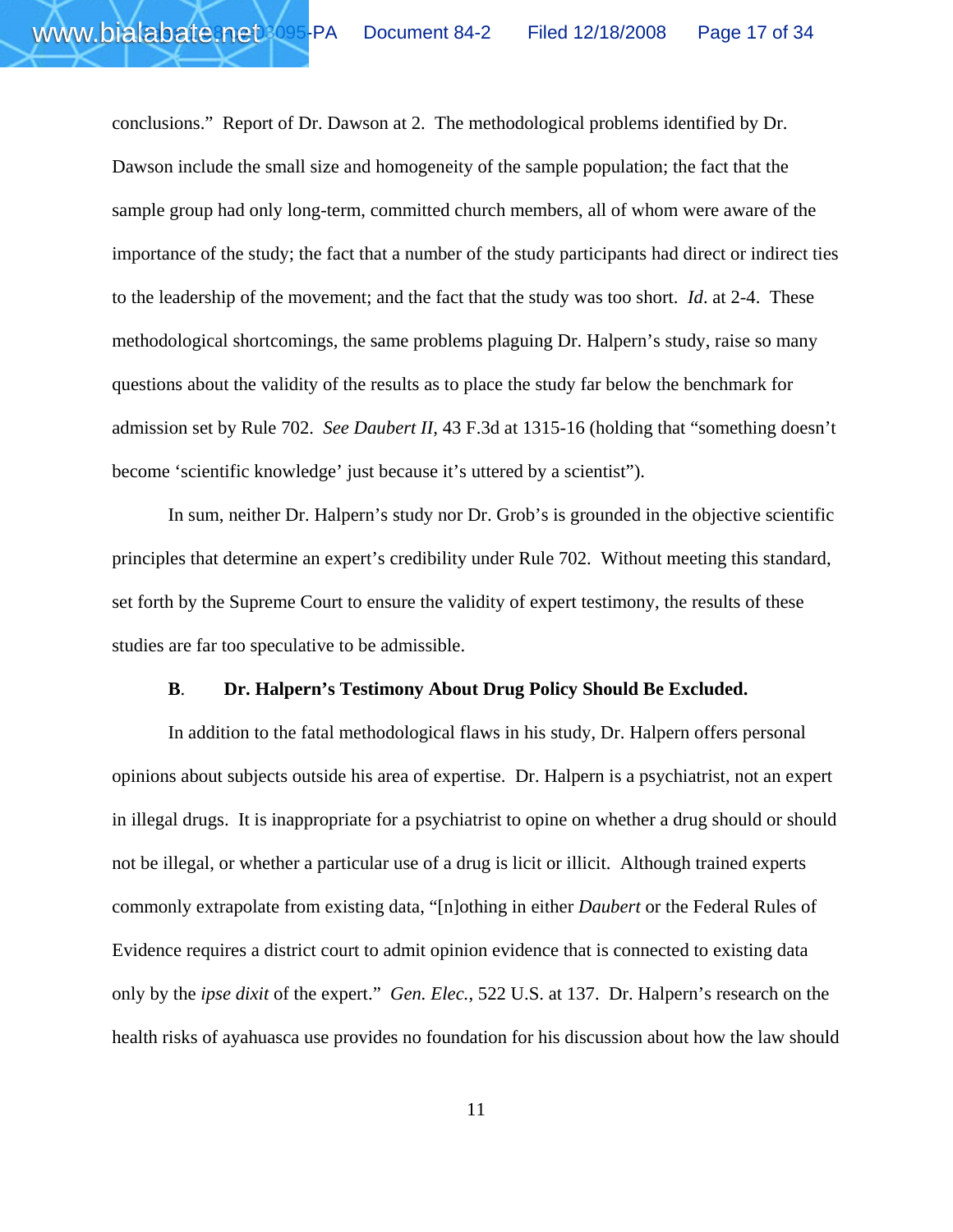be applied to an individual or group's use of that substance. Testimony about drug policy is plainly outside of Dr. Halpern's area of expertise and is thus inadmissible under Rule 702.

#### **C**. **Dr. Halpern's Testimony About Peyote Should be Excluded.**

www.bial abate.net

In Dr. Halpern's view, Plaintiffs should be permitted to consume ayahuasca because the Native American Church ("NAC") is permitted to use peyote. He sets forth his argument that "consumption of Daime as a sacrament is literally then the non-drug use" by arguing the following:

> there is very clear precedent in the United States for permitting the sacramental ingestion of Daime, all the while acknowledging that it also contains a small amount of a chemical listed as a Schedule I substance in circumstances outside of an approved religious setting. Specifically, I refer to the protection of the sacramental use of the peyote cactus (*Laphophora williamsii*) by American citizens who belong to the Native American Church.

Halpern Statement at 6-7. Dr. Halpern's discussion of peyote should be entirely excluded as irrelevant under Rules 401 and 402.

First, Plaintiffs do not allege any equal protection violation or raise any other claim that would make relevant a discussion of the NAC. Second, the NAC has a statutory and regulatory exemption from the CSA for the ceremonial use of peyote. *See* 42 U.S.C. § 1996a; 21 C.F.R. § 1307.31. As such, the DEA is not charged with policing the NAC's use of peyote to the same extent that it regulates other permissible uses of controlled substances. The NAC's exemption was enacted by Congress to reflect the federal government's historically unique relationship with Native Americans. This relationship is firmly rooted in constitutional jurisprudence and is based on a political distinction, not a religious one.

Even if the peyote exemption were not established by Congress, the NAC is different from the Plaintiff Church in so many ways as to render any analogy useless. Native Americans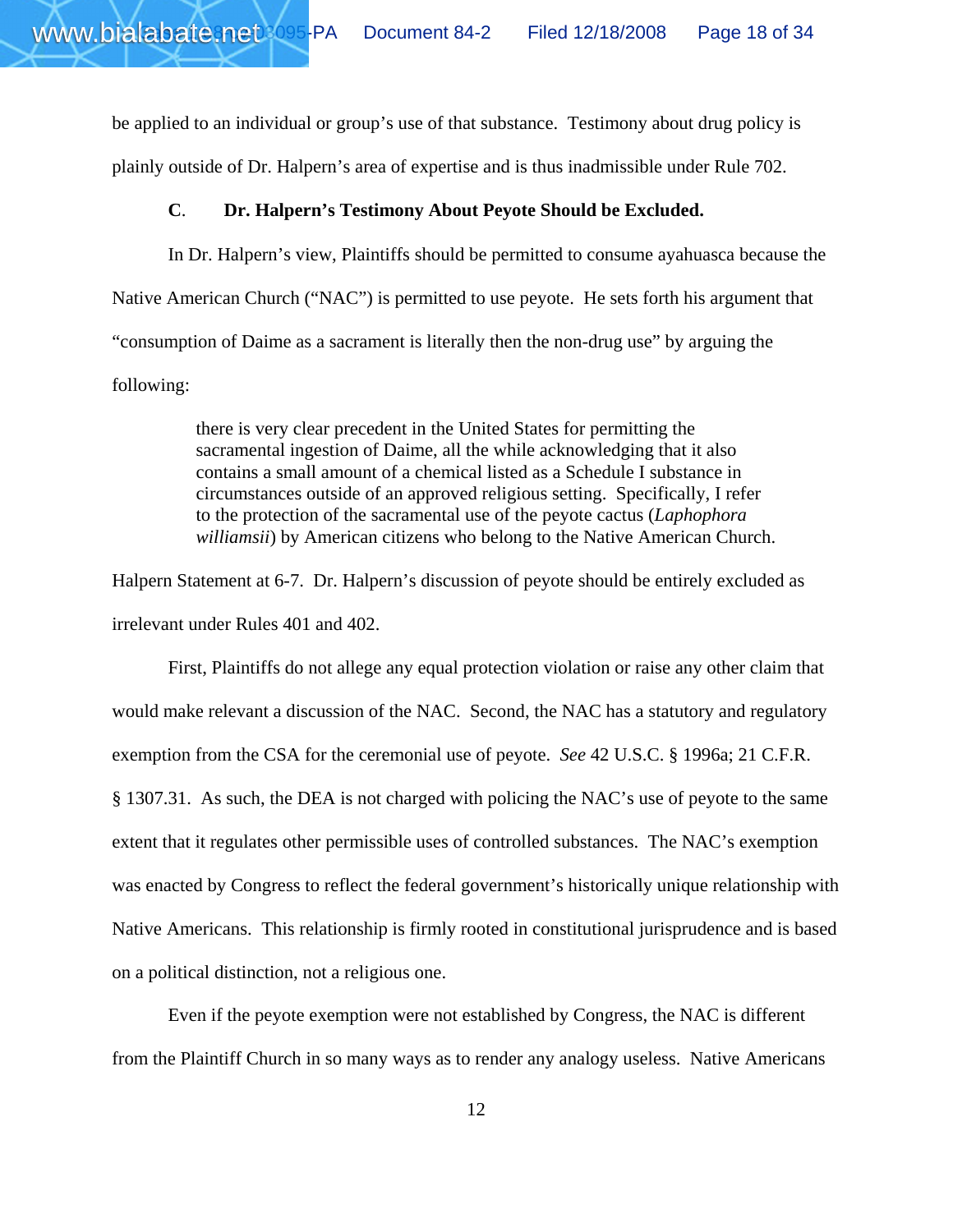hold a distinct place in American society. In *Morton v. Mancari*, 417 U.S. 535, 555 (1974), the Supreme Court ruled that Native American tribes enjoy a special legal status, and that "[a]s long as the special treatment [of Native Americans] can be tied rationally to the fulfillment of Congress' unique obligation towards the Indians, such legislative judgments will not be disturbed." As a demographic group, Native Americans enjoy a unique sovereign status, including the right to form their own government, enforce laws (both civil and criminal), tax, establish requirements for membership, license and regulate activities, zone, and exclude persons from tribal territories. Plaintiffs have none of these sovereign rights, placing them in a political and – more importantly here – legal category separate and distinct from that of Native Americans. The NAC and its peyote exemption are simply *sui generis.* Any discussion of the NAC or analogies between the NAC and the Plaintiff Church are thus irrelevant to this case and should be excluded.

### **II. MR. GURULÉ'S TESTIMONY SHOULD BE EXCLUDED IN ITS ENTIRETY BECAUSE IT CONSISTS SOLELY OF IMPROPER LEGAL CONCLUSIONS.**

Mr. Jimmy Gurulé is a former federal and state prosecutor and now a law professor at Notre Dame University. He studies criminal law, drug law enforcement, and federal drug policy. Amended Expert Witness Statement of Mr. Gurulé at 3. Plaintiffs present Mr. Gurulé as an expert on illegal narcotics trafficking, but his statement consists entirely of improper legal conclusions and should be excluded.

Mr. Gurulé's entire statement is structured as if it were his obligation – rather than the Court's – to conduct the RFRA analysis and render a legal opinion about whether there is a substantial burden on Plaintiffs' religious exercise (*id.* at 6-7), a compelling governmental interest in burdening Plaintiffs' exercise (*id.* at 7-13), or a less restrictive means to meet that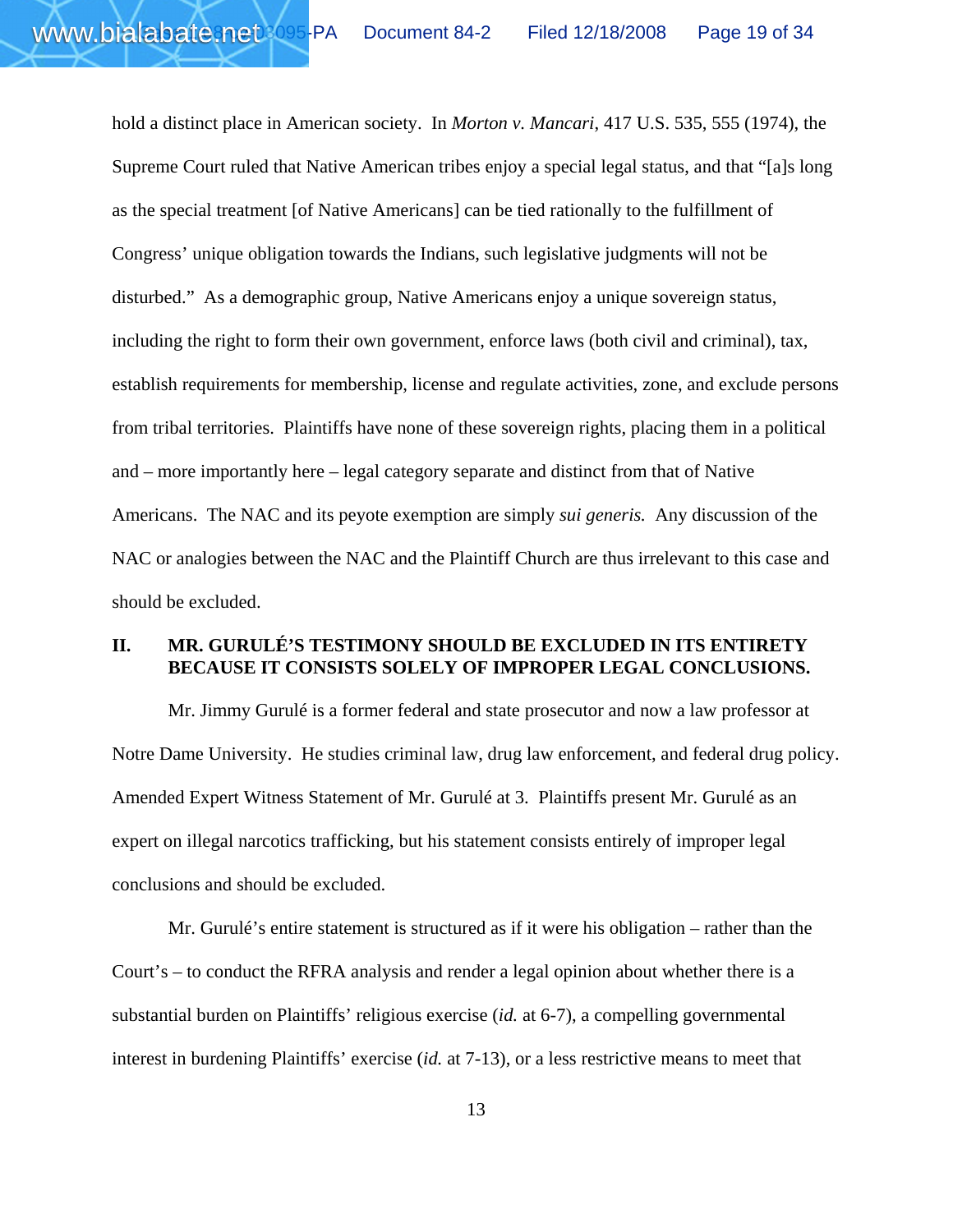compelling governmental interest (*id.* at 13-15). Testimony on matters solely within the province of the court, including conclusions of law, is clearly impermissible. *See, e.g., Aguilar v. Int'l. Longshoremen's Union Local No. 10*, 966 F.2d 443, 447 (9th Cir. 1992) (noting that "matters of law" are "inappropriate subjects for expert testimony"). The exclusion of improper legal testimony is well established. As the Ninth Circuit explicitly stated in *Crow Tribe of Indians v. Racicot*, "[e]xpert testimony is not proper for issues of law. Experts interpret and analyze factual evidence. They do not testify about the law." 87 F.3d 1039, 1045 (9th Cir. 1996) (citations and quotations omitted).

www.bial abate.net

In his statement, Mr. Gurulé does not interpret and analyze factual data about trafficking in hallucinogenic drugs. Instead, Mr. Gurulé engages in RFRA analysis even though "an expert witness cannot give an opinion as to [his] *legal conclusion,* i.e., an opinion on an ultimate issue of law." *Nationwide Transp. Fin. v. Cass Information Sys., Inc*., 523 F.3d 1051, 1058 (9th Cir. 2008) (emphasis in original) (internal citations and quotations omitted) (quoting *Hangarter v. Provident Life & Accident Ins. Co.*, 373 F.3d 998, 1016 (9th Cir. 2004)).

After setting forth his legal qualifications, Mr. Gurulé submits that "the federal government has no compelling interests that are endangered by the importation of the sacred Daime tea by the members of Santo Daime Church and ingestion as a sacrament in religious ceremonies." Gurulé Statement at 5. Whether or not the government has any compelling interests is a determination for the Court to make. Moreover, after analyzing RFRA and purporting to apply that analysis to Plaintiffs' case, Mr. Gurulé reaches the plainly inadmissible conclusion that the Government has "failed to demonstrate a compelling interest for prohibiting and criminalizing the use of Daime tea for religious purposes." *Id.* at 14-15.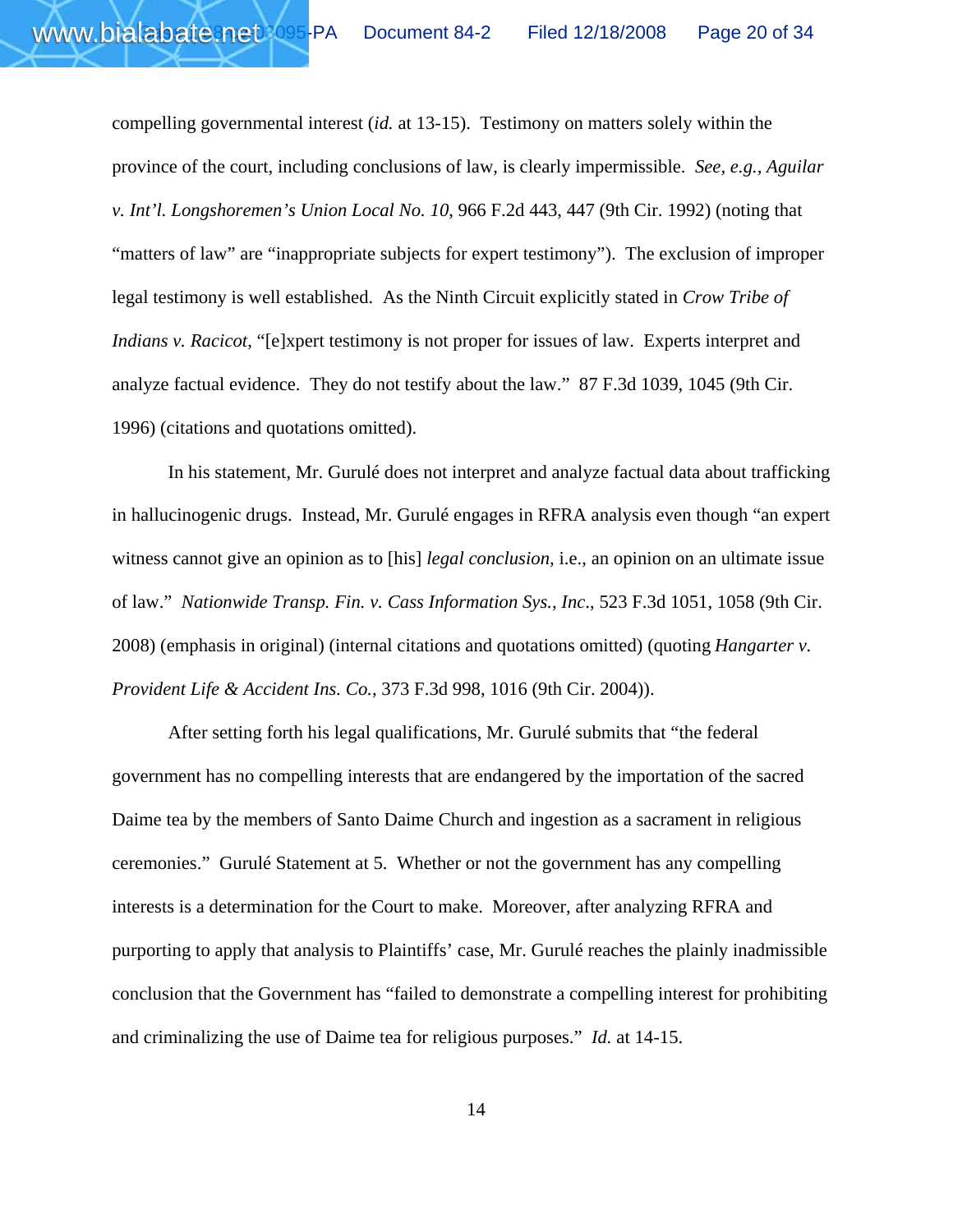Mr. Gurulé also asserts that "the Santo Daime church is a legitimate, bona fide religion centered in Brazil," a legal conclusion that falls squarely within the province of the Court. *Id.* at 6. Mr. Gurulé continues, stating that "there is insufficient evidence that [ayahuasca] poses a danger to the public health." *Id.* at 10. These statements are legally inadmissible. *See, e.g.*, *S.E.C. v. Capital Consultants, LLC,* 397 F.3d 733, 749 (9th Cir. 2005) (holding that "[e]xperts may interpret and analyze factual evidence but may not testify about the law."). Under *Capital Consultants*, all of Mr. Gurulé's statements are impermissible legal testimony and properly excluded from admission.

www.bial abate.net

#### **III. DR. MACRAE'S TESTIMONY SHOULD BE EXCLUDED IN ITS ENTIRETY.**

Dr. Edward MacRae has served in various positions in the Brazilian government, including as a member of the Brazilian National Antidrug Council ("CONAD") and CONAD's Technical-Scientific Advisory Chamber. Amended Expert Witness Statement of Dr. MacRae at 3. His experience in these positions, as well as his educational and professional experience in anthropology, may make him qualified to speak on a number of issues relating to Brazilian policy, the social history of Brazil, and the use of ayahuasca by the Santo Daime Church in Brazil. Despite these qualifications, Dr. MacRae's testimony fails the second prong of the test: relevancy. Since his testimony is irrelevant, it should be excluded under Rule 402. Fed. R. Evid. 402 ("Evidence which is not relevant is not admissible.").

In addition, in much of his statement, Dr. MacRae offers testimony regarding diversion control and the Plaintiffs' use of ayahuasca, neither of which falls in his area of expertise and should be excluded.

#### **A. Dr. MacRae's Testimony on Brazilian Policy is Irrelevant.**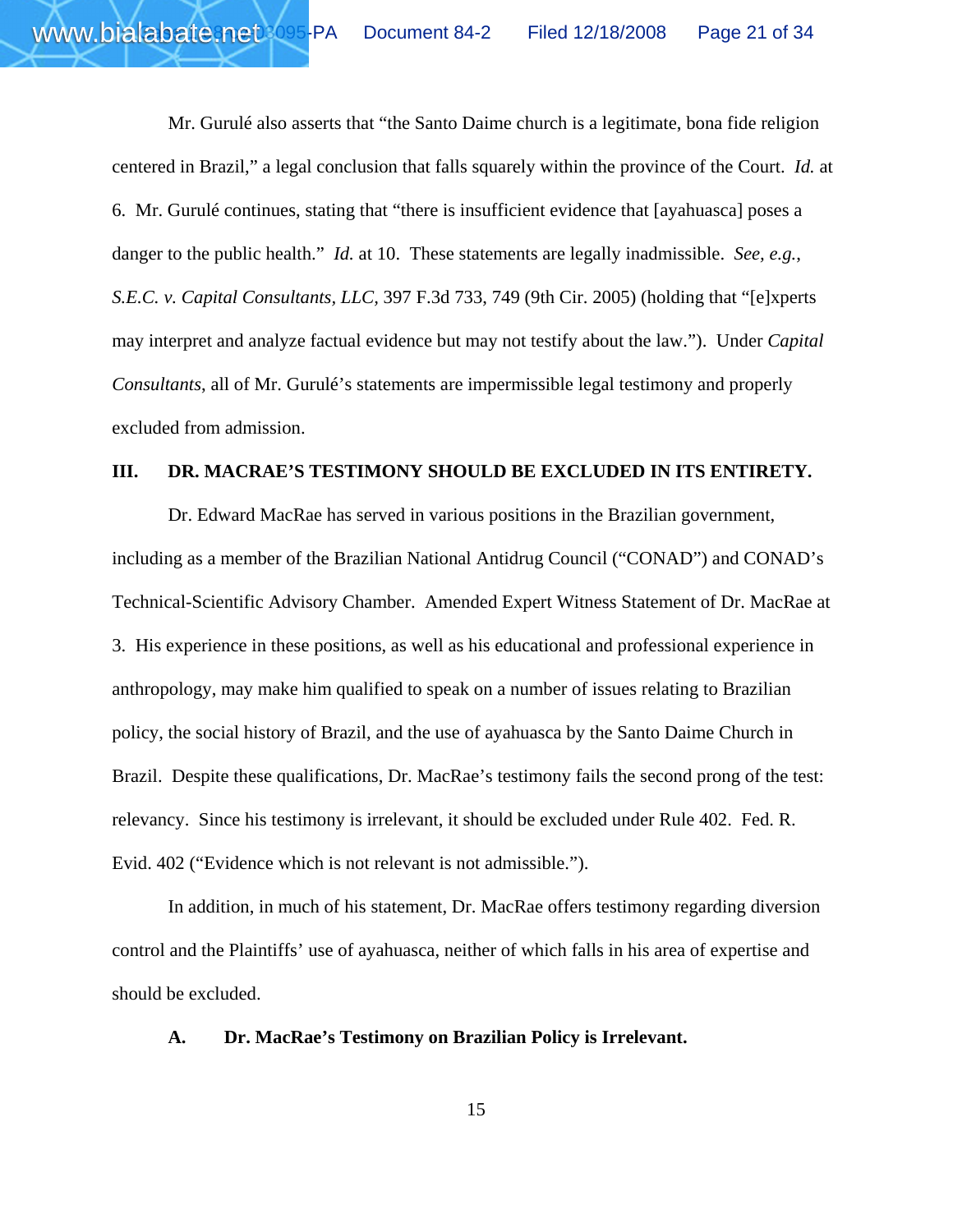Dr. MacRae relies on his experiences and background with the Brazilian government and testifies to the social history of ayahuasca use in Brazil and the religious development of Santo Daime (MacRae Statement at 4-6). He also discusses the Brazilian government's response to the spread of the church, explaining that the government created groups to study the religious practices of the Santo Daime. *Id.* at 10. Although these statements may lie within the scope of his knowledge, Dr. MacRae's testimony on Brazil is irrelevant to this case and should be excluded.

www.bial abate.net

Evidence is considered to be relevant if it has "any tendency to make the existence of any fact that is of consequence to the determination of the action more probable or less probable than it would be without the evidence." Fed. R. Evid. 401. When testimony has merely "slight" relevance to the issue in the case, the trial court has discretion to exclude the evidence. *See United States v. Scholl*, 166 F.3d 964, 971 (9th Cir. 1999) (holding that since the proffered testimony was both misleading and confusing, "the district court had discretion under Rules 402 and 403 to limit [the expert's] testimony . . . and to exclude that portion of his proffered opinion which had slight (if any) relevance, and was both speculative and misleading").

Dr. MacRae claims no familiarity with the Controlled Substances Act. He claims no expertise in, and fails to address, any matters related to drug policy in the United States. His experience as an anthropologist on advisory councils in a separate nation, with unique laws, social structure, society, and sociological concerns, can provide no meaningful insight into the policy interests at play under the CSA and RFRA in the United States. He is in no position, therefore, to reach his sweeping conclusion that "from a drug policy perspective, there are no government policy objectives that are violated by the sacramental use of Daime." MacRae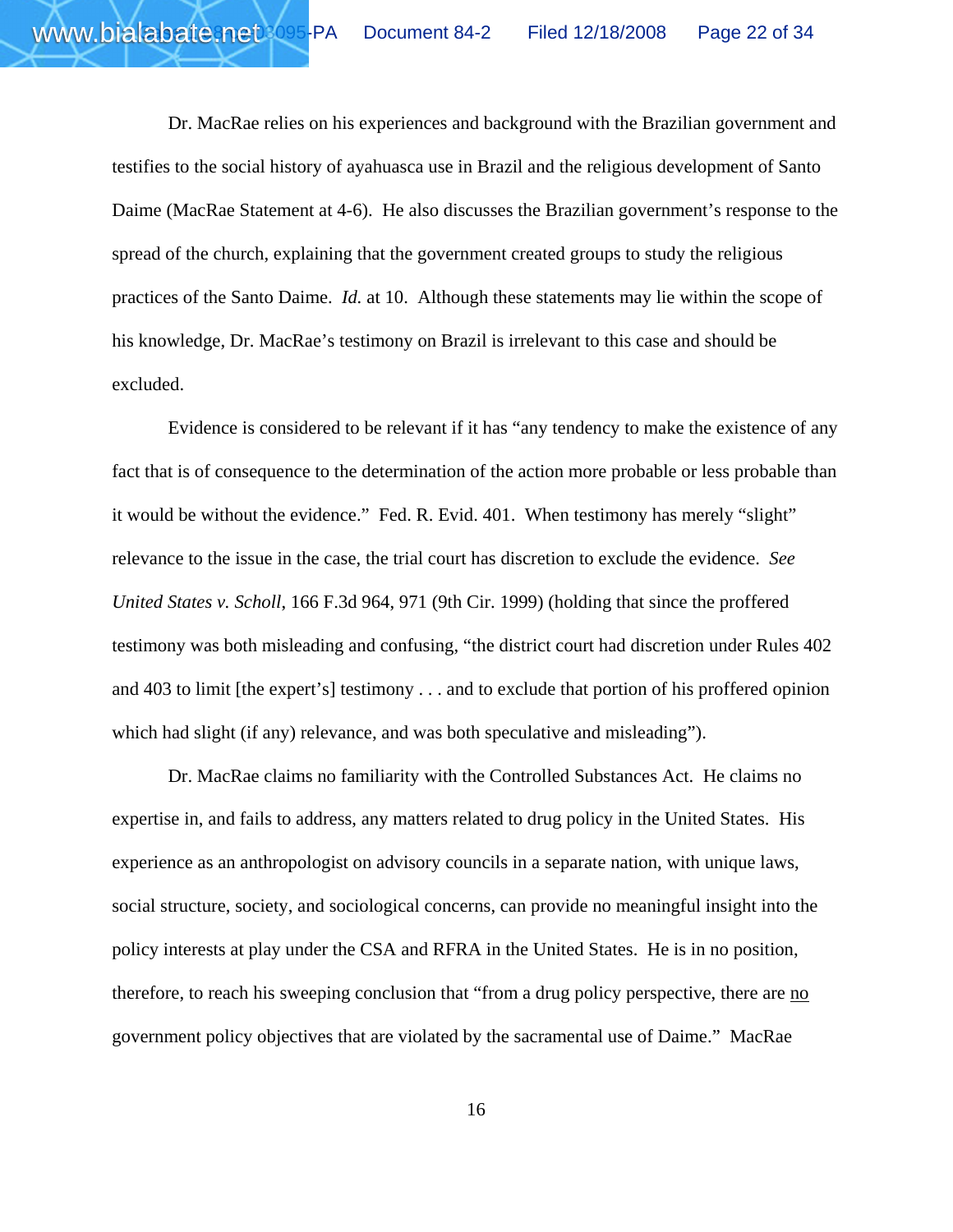Statement at 14-15 (emphasis added). At best, his testimony offers indirect and unsupported testimony regarding health and safety questions arising from ayahuasca use in Brazil. However, as Dr. Dawson explained, conclusions about Plaintiffs' ayahuasca use cannot be drawn from information regarding Brazilian ayahuasca use. *See* Dawson Statement at 19-29 (regarding the inability to draw conclusions regarding Brazilian ayahuasca use to the practices of Plaintiffs in Oregon). For all these reasons, his testimony offers no assistance to the trier of fact and speaks to no relevant aspect of the case. Therefore, Dr. MacRae's testimony on Brazil should be excluded.

www.bial abate.net

### **B. Dr. MacRae's Testimony on Drug Categorization, Diversion Control and Pharmacology Lack Foundation.**

Even if Dr. MacRae's testimony regarding Brazilian drug policy had any bearing on this action, much of his testimony should nonetheless be excluded. Most glaringly, Dr. MacRae frequently opines about subjects in which he has no expertise, such as drug categorization, diversion control, and pharmacology. For example, Dr. MacRae asserts that "there is no evidence that [ayahuasca use] leads to any ill results, as attested by recent medical studies of long time users." *Id.* at 6. This assertion about health effects falls well outside of his expertise. *See United States v. Chang*, 207 F.3d 1169, 1172 (9th Cir. 2000) (holding that "[t]o qualify as an expert, a witness must have 'knowledge, skill, experience, training, or education' relevant to such evidence or fact in issue") (quoting Fed. R. Evid. 702).

Similarly, Dr. MacRae presents his conclusions concerning the possibility of recreational use of ayahuasca by announcing, without support, that "the brew is not taken extraritually." MacRae Statement at 6. He also states, "I am satisfied that the brew is controlled in a way that renders the likelihood of it being distributed to the illicit market virtually impossible." *Id.* at 12.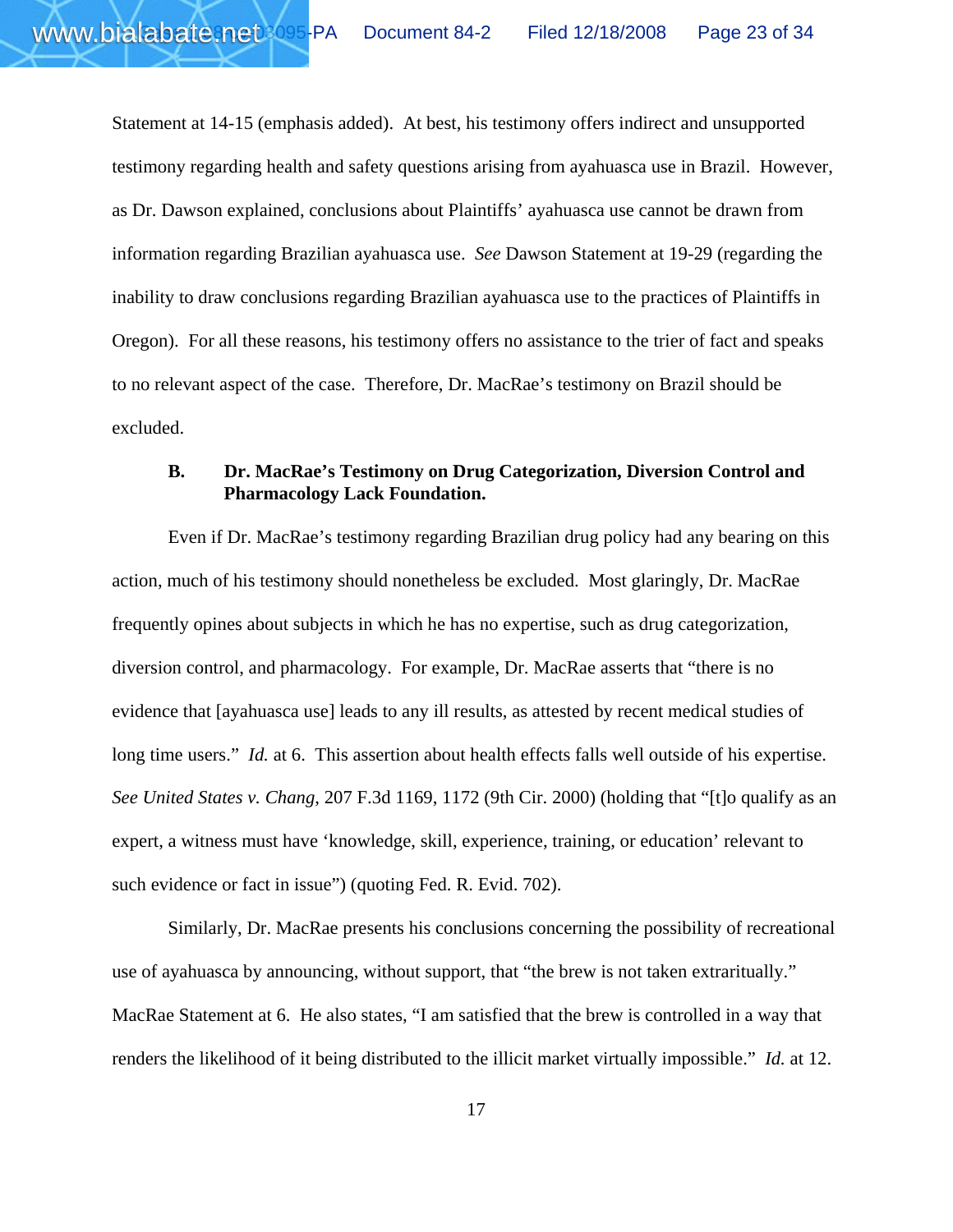Dr. MacRae is apparently unaware that Plaintiff Goldman was arrested after the seizure of hundreds of gallons of ayahuasca in his home (in addition to other illicit hallucinogenic substances), far more than might be needed to supply the modest needs of his small Oregonian congregation. Nor does he discuss the liberal admission practices of the Plaintiffs, which facilitate the frequent use of ayahuasca by non-member "visitors." Absent a more complete understanding of Plaintiffs' practices, Dr. MacRae has no basis to assert that the "traditional" drug effects sought out by recreational users "are in no way applicable to the religious drinking of ayahuasca or Daime." *Id.* at 12. Nor can Dr. MacRae reasonably characterize the use of Daime as "non drug" use to which the "taboos that accompany the typical drug user, do not, in this case, pertain in any manner." *Id.* at 8. Dr. MacRae has no apparent experience in enforcement, and certainly none with enforcement of U.S. drug laws, and is thus unqualified to opine regarding the risk of diversion in the United States.

www.bial abate.net

Dr. MacRae's statements regarding the health effects of ayahuasca use, including his observation that ayahuasca use may serve as some sort of replacement therapy for other addictions, are likewise inadmissible. Apart from being unproven at any level, much less in any clinical study cited by MacRae (*see* Report of Donald Jasinski at 12-14, Doc. 73 (observing that "[a]ny therapeutic benefit, either of hallucinogens in general as therapeutic agents, or of ayahuasca/DMT in particular, remains unproven")), these statements fall far outside Dr. MacRae's purported areas of expertise. Dr. MacRae is not a pharmacologist, a physician, a medical researcher, or a toxicologist. He is an anthropologist. He is unqualified to opine on any purported therapeutic benefits of ayahuasca use; consequently his testimony in this regard (as in all others) should be excluded.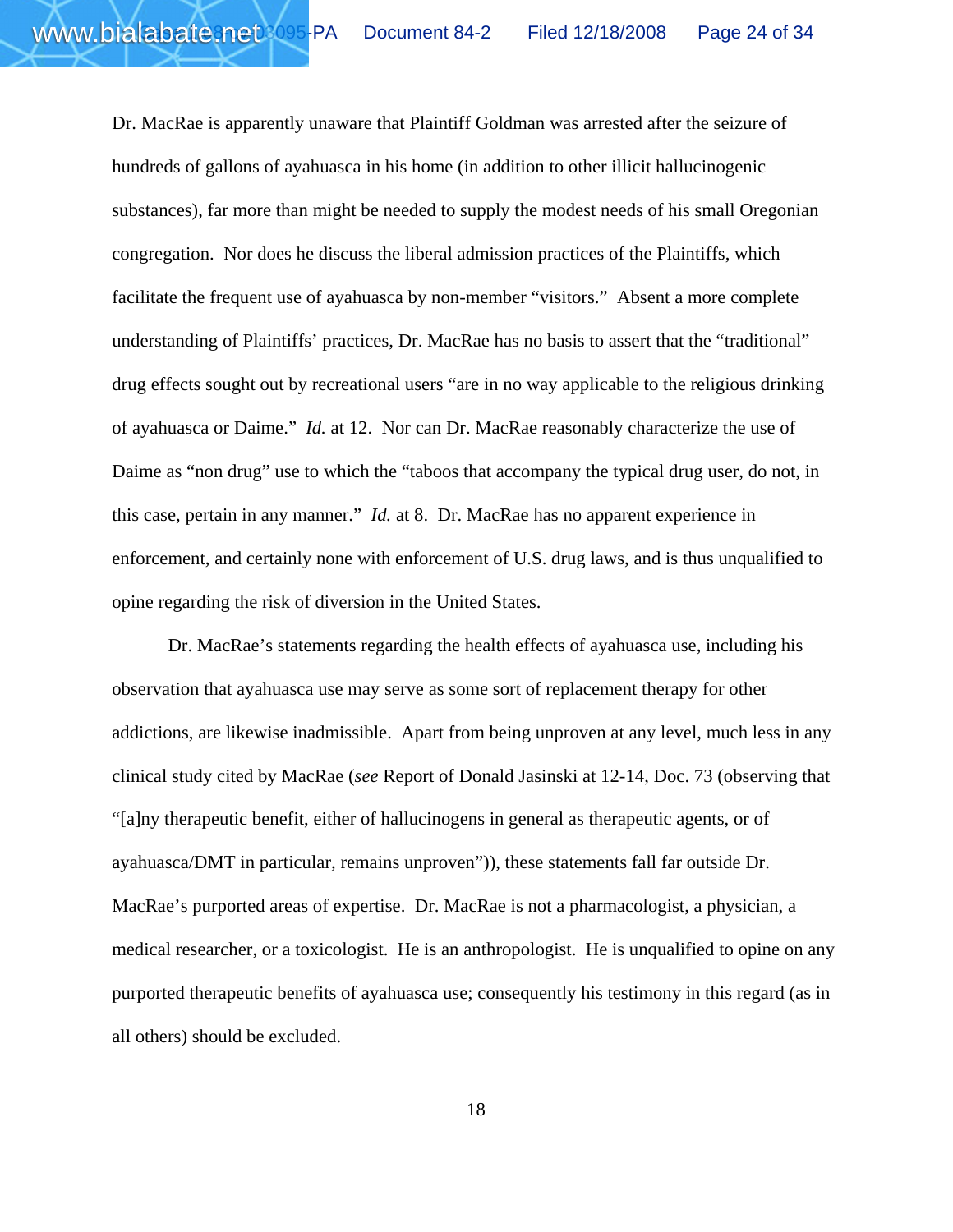### **IV. MR. GERDING'S TESTIMONY SHOULD BE EXCLUDED IN ITS ENTIRETY BECAUSE IT IS UNRELIABLE AND IRRELEVANT.**

### **A. Mr. Gerding's Testimony Is Unreliable.**

George Gerding's testimony on "law enforcement . . . concerns" and "public policy considerations" associated with sacramental ayahuasca use, as well as his "[r]eview of the Santo Daime Religion" and "illicit drug trafficking in the United States" should be excluded because Mr. Gerding is not qualified in the relevant fields. Amended Expert Witness Statement of George Gerding at ¶¶ 2-3, 11, IVa. Mr. Gerding has a Bachelor's of Science degree in pharmacy, and his professional experience is limited to the field of pharmacy. *See* Gerding CV, Doc. #57. Although Mr. Gerding states that he has "done post-graduate work" at several universities and "professional centers," he has not earned an advanced degree and does not elaborate on the nature and extent of this other course work. Gerding Statement at ¶ 1. Specifically, nothing in Mr. Gerding's curriculum vitae indicates any education, experience, or expertise in the areas of "law enforcement," "public policy," "religion," or "illicit drug trafficking." *See* Gerding CV. Thus, to the extent Mr. Gerding's testimony veers away from the limited field of pharmacy, it must be excluded. *See Chang*, 207 F.3d at 1172 (holding that "[t]o qualify as an expert, a witness must have 'knowledge, skill, experience, training, or education' relevant to such evidence or fact in issue") (quoting Fed. R. Evid. 702).

Moreover, Mr. Gerding's testimony about the pharmacology, toxicity, and abuse potential of ayahuasca falls outside the bounds of the field of pharmacy and what one might reasonably expect a pharmacist to know.<sup>2</sup> Yet, he provides no foundation for knowledge or

<sup>&</sup>lt;sup>2</sup> While pharmacology is often confused with pharmacy, the two are "separate" discipline[s]." *See* American Society for Pharmacology and Experimental Therapeutics, "About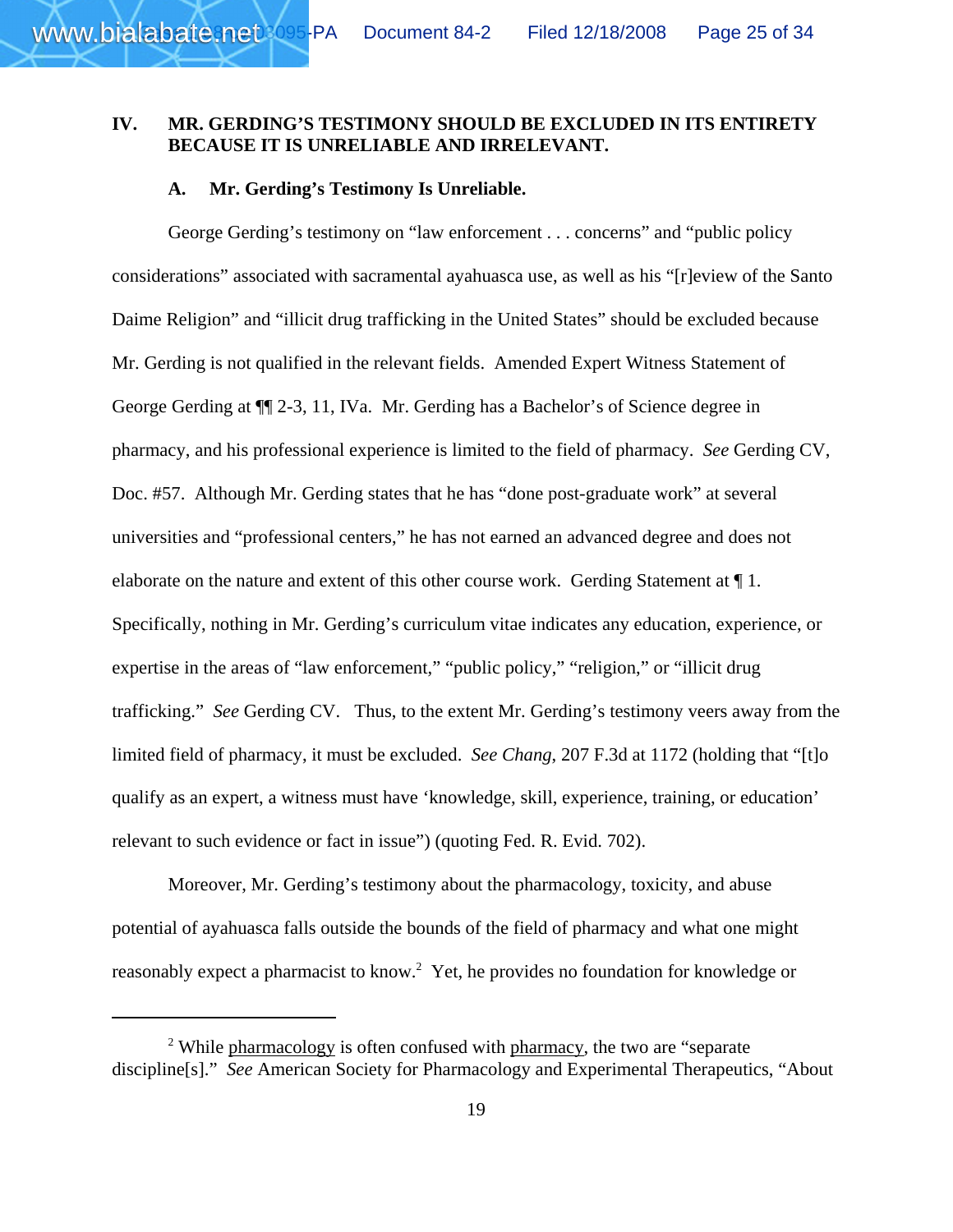expertise in areas that are, at best, tangential to his demonstrated experience and education. *See* Gerding CV. Specifically, Mr. Gerding cites no basis for his knowledge of the concentration of the ayahuasca the Plaintiffs use, nor does he state he has ever performed any test on the ayahuasca to determine its chemical composition or the concentration of its psychoactive components. *See* Gerding Statement at ¶¶ 6-7, 12-13 (stating that "[t]here are two major active ingredients in ayahuasca, or the tea called Daime, Dimethyltrytamine [*sic*] (DMT) and Harmine"). Moreover, knowledge of exotic plants with no established medical use and no demonstrated safety in the United States is well outside the expected knowledge and experience of the typical pharmacist. *See id.* at ¶¶ 12-13 (stating that "[t]he Harmine is in the bark and stems of a vine, *Banisteriopsis caapi* and while not a controlled substance, may have some pharmacological activity"). Because Mr. Gerding describes no special training or education in botany, plant pharmacology, or another relevant field, his testimony as to the effects of ayahuasca must be excluded. *See id.* at ¶¶ 14, 18-19, 21, 23-24, 30, 35 (e.g., stating that "[i]n order to ingest the quantity of DMT for toxicity or overdose, one would have to drink 3 to 4 liters of the tea").

www.bial abate.net

Pharmacology," available at

http://www.aspet.org/public/pharmacology/about\_pharmacology.html (last accessed Dec. 16, 2008) (hereinafter "ASPET"). Pharmacology is "the study of the effects of chemical agents of therapeutic value or with the potential toxicity on biological systems." *Id.* In contrast, pharmacy is "the profession responsible for the preparation, dispensing, and appropriate use of medication." *Id.* According to the Bureau of Labor Statistics, "[p]harmacists distribute prescription drugs to individuals. . . . Compounding–the actual mixing of ingredients to form medications–is a small part of a pharmacist's practice, because most medicines are produced by pharmaceutical companies in a standard dosage and drug delivery form." Bureau of Labor Statistics, U.S. Department of Labor, *Occupational Outlook Handbook, 2008-09 Edition*, Pharmacists, available at http://www.bls.gov/oco/pdf/ocos079.pdf (last visited Dec. 17, 2008).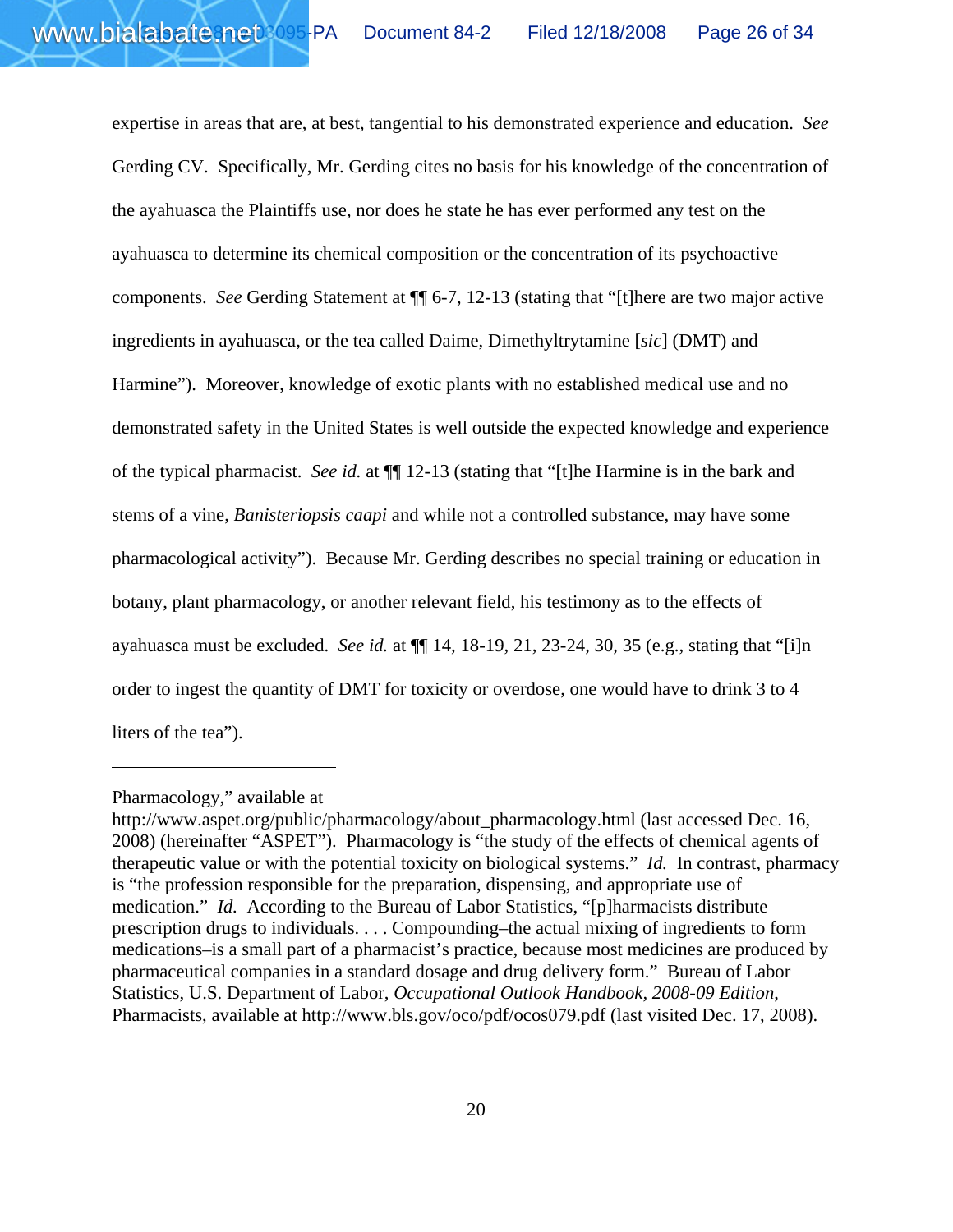Similarly, Mr. Gerding neither describes nor demonstrates any knowledge of DMT, one of the two psychoactive components of ayahuasca. *See id.* at ¶¶ 17, 23-24, 36 (e.g., stating that "the process of extracting the very minute quantities of DMT from the Daime tea would be technically difficult and would require a great deal of tea to obtain an amount that would be sufficient for purposes of even entering the illicit drug market"). DMT has no medical use in the United States and is rarely studied in humans even in controlled research settings. It is improbable that a pharmacist would have any experience prescribing or observing DMT in humans. Mr. Gerding cites no education, training, or experience handling DMT or related substances in his practice. Thus, Mr. Gerding can demonstrate no "special knowledge, skill, experience, training, or education on the subject matter." *See Chang*, 207 F.3d at 1172 (holding that "[t]o qualify as an expert, a witness must have 'knowledge, skill, experience, training, or education' relevant to such evidence or fact in issue") (quoting Fed. R. Evid. 702). As a result, his testimony about DMT should be excluded.

#### **B. Mr. Gerding's Remaining Testimony Is Irrelevant.**

www.bial abate.net

Mr. Gerding's testimony concerning peyote use in the Native American Church is not relevant to any issue in this case for two primary reasons. First, the NAC's sacramental use of peyote has no bearing on whether Plaintiffs ought to be permitted to use ayahuasca tea, because Plaintiffs have not pled an equal protection claim based on the NAC exemption to the CSA. And second, because the NAC's peyote use is not subject to the RFRA analysis which is at the heart of Plaintiffs' case, the government did not undertake the compelling interest analysis for the NAC's sacramental peyote use that RFRA requires the government to engage in here. *See* Section I, C, *supra*. Thus, although Mr. Gerding offers his perspective on the NAC's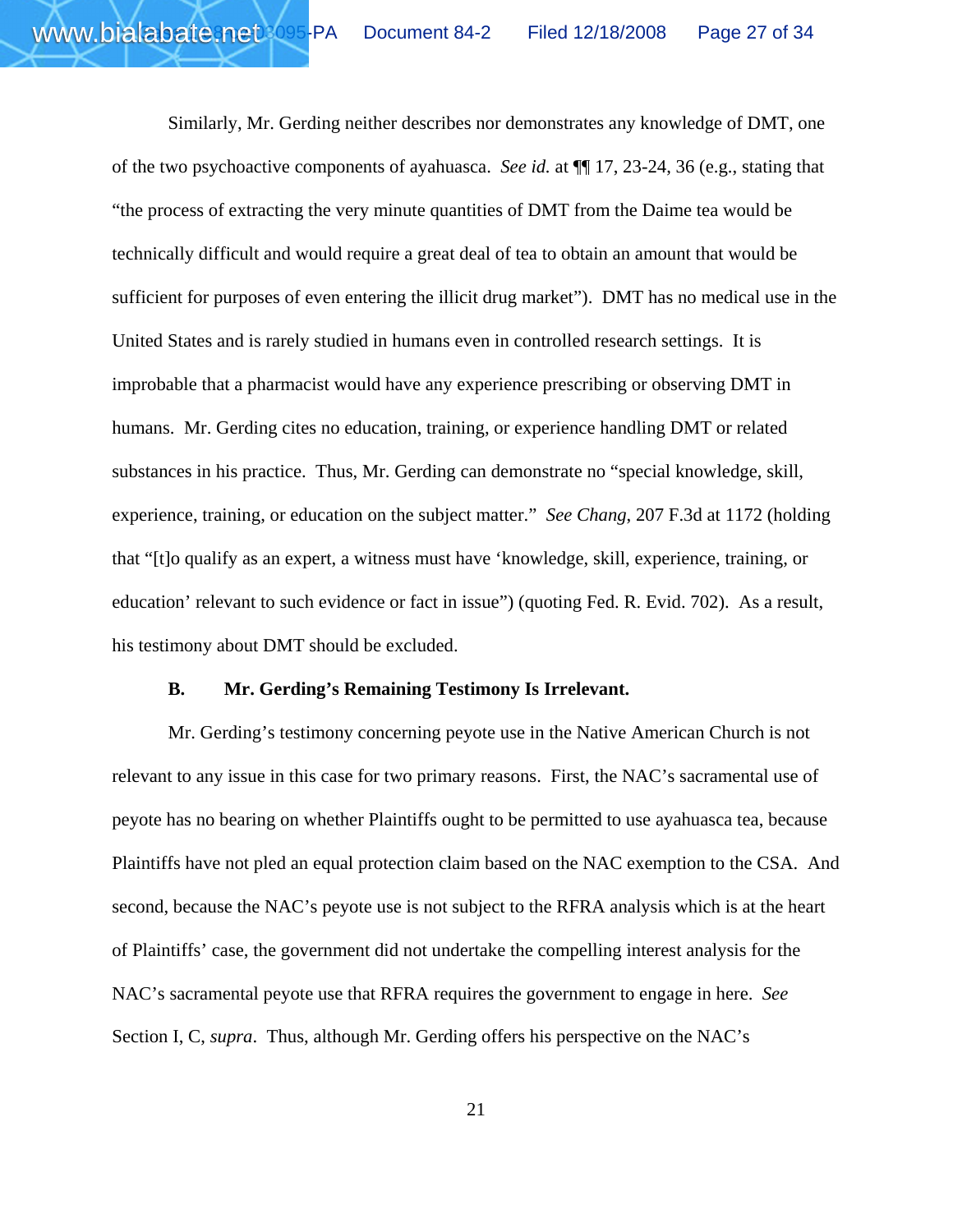sacramental peyote use to serve as a source of comparison for Plaintiffs' religious use of ayahuasca here, his opinion on the NAC's practices with peyote are irrelevant here and should be excluded. *See* Gerding Statement at ¶¶ 5, 11, 15-16, 20, 22, 27-30, 34, 37-38, 43, 48 (e.g., stating that "in granting an exemption from the prohibition of taking peyote, the DEA has acknowledged the importance of set and setting by permitting the 'non-drug use of peyote' in Native American Church services").

Similarly, Mr. Gerding's testimony concerning the Oregon Pharmacy Board's decisions about sacramental use of peyote and ayahuasca is not relevant to this matter because Plaintiffs raise a claim under the United States Constitution and RFRA, a federal law. Under the supremacy clause, the federal constitution and laws supercede any contravening state law. *See Gonzales v. Raich*, 545 U.S. 1, 29 (2005) (holding that in the area of controlled substances "[t]he Supremacy Clause unambiguously provides that if there is any conflict between federal and state law, federal law shall prevail."). Moreover, Plaintiffs raise no claim that the CSA, a federal statute, violates principles of federalism – nor could they successfully do so. Therefore, Oregon state law and action is irrelevant to this case, and Mr. Gerding's testimony on the subject, also an impermissible legal conclusion, should be excluded. *See* Gerding Statement at ¶¶ 49-52 ("Because the Oregon Pharmacy Board found that the importation, distribution and ingestion of the tea does not implicate any danger to public health or safety in Oregon, it impinges on Oregon's sovereignty when the United States Attorney General threatens to arrest and prosecute Church members for religious activities that occur in Oregon.").

### **C. Even if the Court Takes an Alternate Interpretation of Mr. Gerding's Discussion of Peyote, It is Inadmissible as Impermissible Legal Opinion.**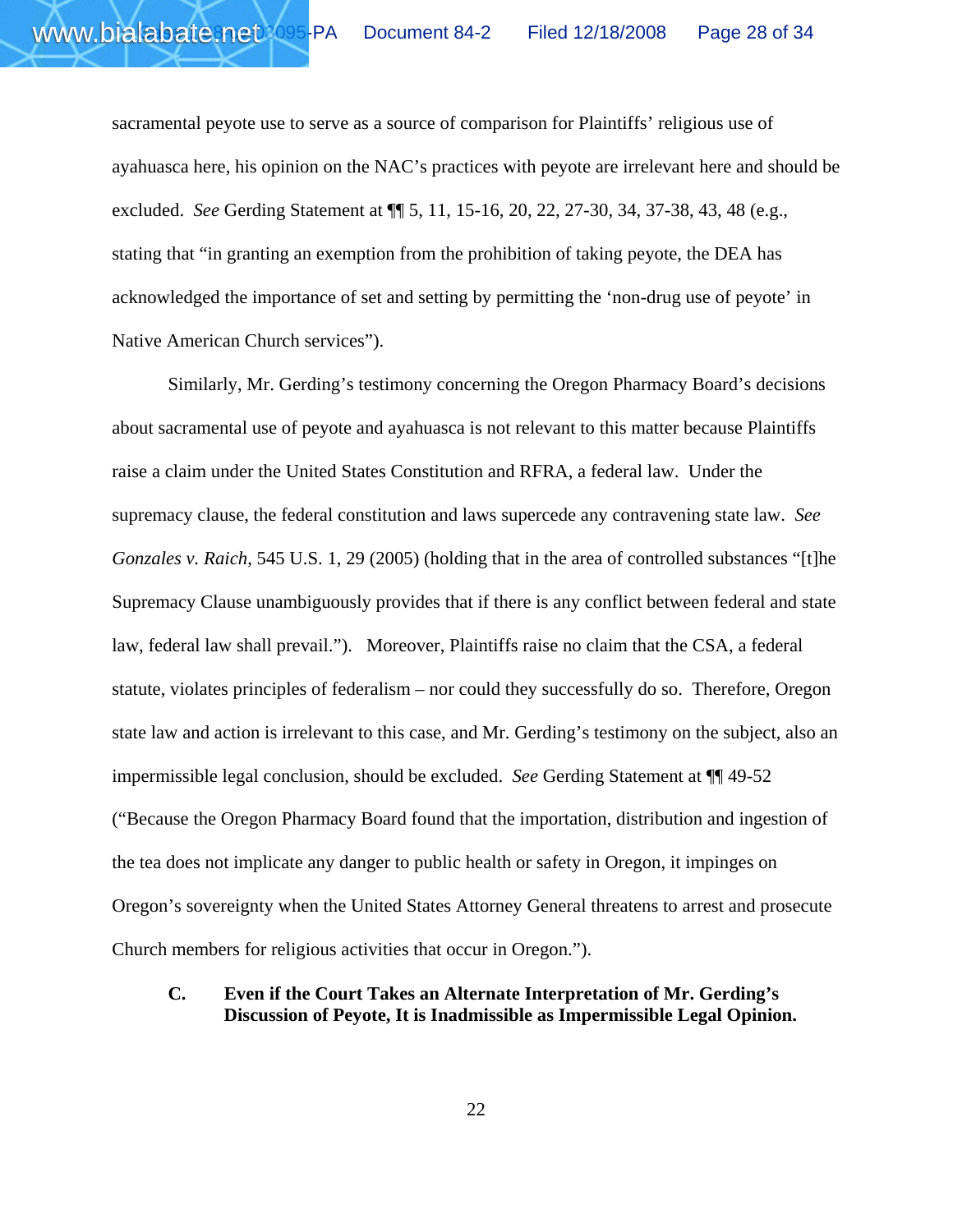To the extent Mr. Gerding's discussion of the NAC peyote exemption compares ayahuasca to peyote on questions of whether the government has a "compelling interest" in banning either substance, *see id.* at ¶ 47 (stating that "it is my opinion that there is no compelling reason in this case to prohibit the members of the Santo Daime Church from taking their sacrament"), or draws a conclusion about whether the government's action as to each constitutes the "least restrictive means," *id.* at ¶ 48 (stating that "total prohibition [on ayahuasca] is not the least restrictive way in which the government can protect whatever interests are asserted"), his testimony consists of impermissible legal conclusions and should be excluded.

www.bial abate.net

### **V. DR. WINKELMAN'S TESTIMONY SHOULD BE EXCLUDED TO THE EXTENT THAT IT IS OUTSIDE HIS EXPERTISE, LACKS FOUNDATION, OR IS IRRELEVANT.**

Dr. Michael Winkelman, a professor at the School of Human Evolution and Social Change at Arizona State University, describes his expertise as "medical anthropology and particularly the study of physiological, psychological and emotional aspects of religious behaviors and healing practices." Amended Expert Witness Statement of Dr. Winkelman at 4. Dr. Winkelman's testimony, however, reaches far outside the boundaries of anthropology or religion into medical conclusions and chemical and pharmacological analyses, areas in which he is not qualified to testify. While as an anthropologist Dr. Winkelman may be qualified to testify to the "origins and practices of the Santo Daime religion, [and] . . . the social, cultural, behavioral, and spiritual processes" of Plaintiffs' use of ayahuasca., *id.* at 2, Dr. Winkelman's purported conclusion that Plaintiffs' use of ayahuasca does not pose any health threats and indeed, might be beneficial to the members is well beyond the scope of his expertise. Moreover, along with his anthropological analysis, Dr. Winkelman analyzes the chemical composition and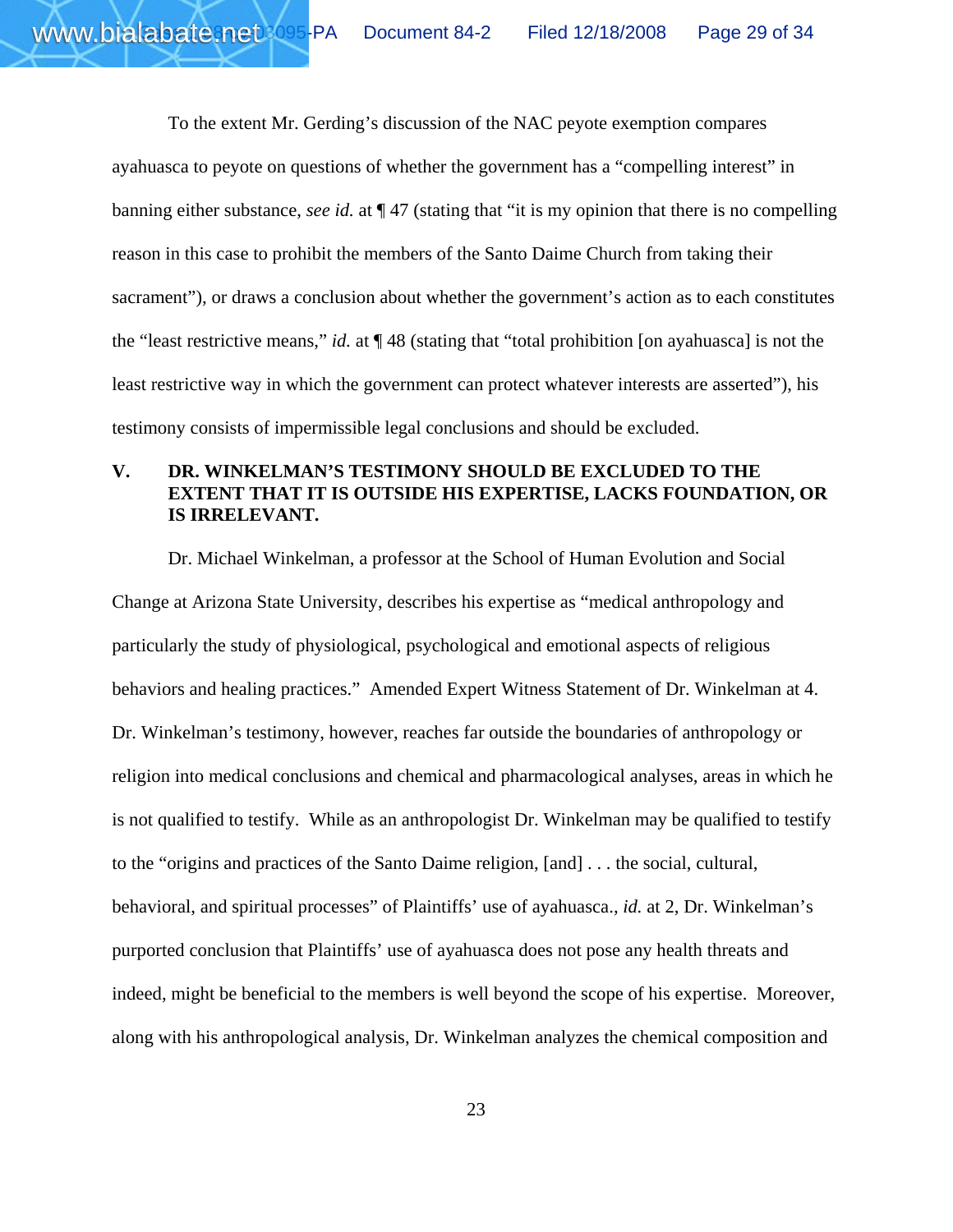effects of ayahuasca, a task he is unqualified to undertake. *Id.* at 10. He also opines about the safety and efficacy of Plaintiffs' diversion control, which also ventures into areas far beyond his expertise. *See id.* at 14.

Under Rule 702, Dr. Winkelman's testimony must be limited in scope to his area of expertise: anthropology. Any other testimony must be supported by an expertise in that area or proper foundational support for the testimony, which Dr. Winkelman has failed to demonstrate. A trial court must ensure that an expert's testimony is based upon a reliable foundation, by determining whether the principles and methods used by the expert have a sound and reliable basis in the knowledge and experience of the expert's particular discipline. *See Kumho Tire,* 526 U.S. at 149; *Chang*, 207 F.3d at 1172 (holding that "[t]o qualify as an expert, a witness must have 'knowledge, skill, experience, training, or education' relevant to such evidence or fact in issue") (quoting Fed. R. Evid. 702). Under this standard, Dr. Winkelman's testimony regarding the pharmacology of ayahuasca and the safety or efficacy of Plaintiffs' alleged diversion controls should be excluded under Rule 702.

### **A. Dr. Winkelman's Testimony About Pharmacology and Toxicology is Inadmissable.**

In his testimony, Dr. Winkelman presents a section entitled "The Pharmacology and Toxicology of the Sacrament Ayahuasca." Winkelman Statement at 10. Dr. Winkelman has no background experience in pharmacology or toxicology and thus he lacks the expertise to offer an opinion on either of these subjects. *See Chang*, 207 F.3d at 1172 (holding that "[t]o qualify as an expert, a witness must have 'knowledge, skill, experience, training, or education' relevant to such evidence or fact in issue") (quoting Fed. R. Evid. 702). Among the more glaringly inadmissible statements made by Dr. Winkelman are a series of conclusions about the health and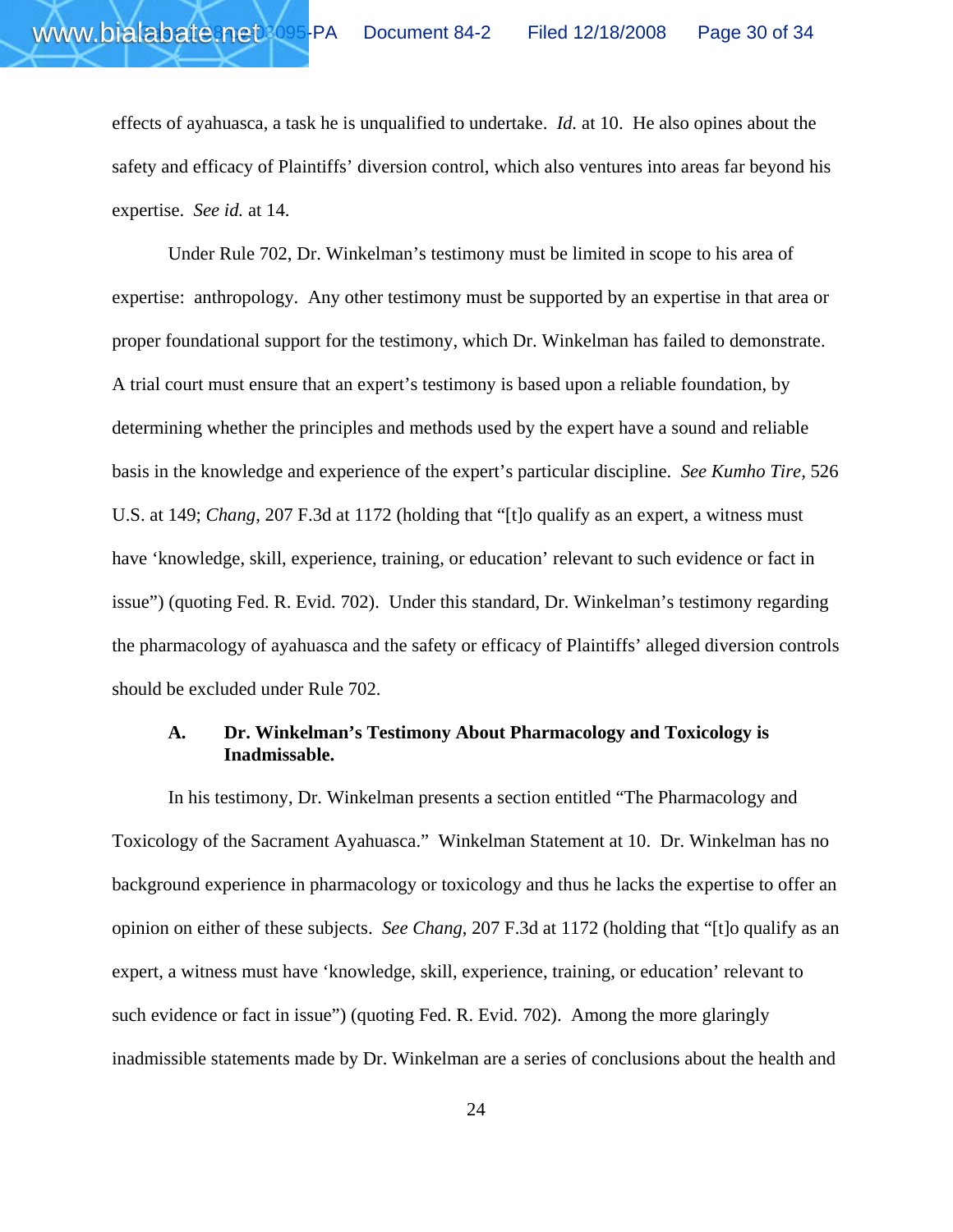diversion risks of ayahuasca consumption. Dr. Winkelman describes the use of ayahausca in Santo Daime as "a model of safe controlled use," opines that "[t]here is good reason to believe that the Daime tea does not produce harm," and concludes that "there is no public health threat" arising from Daime use in religious settings. *Id.* at 13, 15, 19. Finally, he makes the plainly erroneous statement that "there are no reports . . . of any toxic or other serious-negative [*sic*] side effects attributed to ayahuasca, either on a short or long term basis." *Id.* at 17, *but see* Sklerov J, *et al. A Fatal Intoxication Following the Ingestion of 5- Methoxy-N,N-Dimethyltryptamine in an Ayahuasca Preparation*, Def. Ex. 1125; King Aff., Def. Ex. 1211. Lacking any medical or pharmacological training, Dr. Winkelman is in no position to opine on the health risks associated with ayahuasca consumption.

www.bial abate.net

#### **B. Dr. Winkelman's Testimony About Diversion Control is Inadmissible.**

Dr. Winkelman also addresses the question of diversion control. This testimony is inadmissible for two reasons. First, Dr. Winkelman is not offered as an expert in diversion control, and there is no foundation for him to proffer such an opinion. Second, even if there were a foundation for this testimony, his evidence is unreliable and does not meet the standard set in Rule 702.

Dr. Winkelman states that Plaintiffs have appropriate control measures in place to safeguard against any recreational use of ayahuasca. Winkelman Statement at 18. As evidence for this contention, Dr. Winkelman explains that Jonathan Goldman has confirmed that the church maintains "strict control" over the sacrament. *Id.* at 18. Such reliance on the representations of a named Plaintiff in this lawsuit cannot provide any meaningful foundation from which Dr. Winkelman could opine as to the diversion risks of Plaintiffs' ayahuasca use.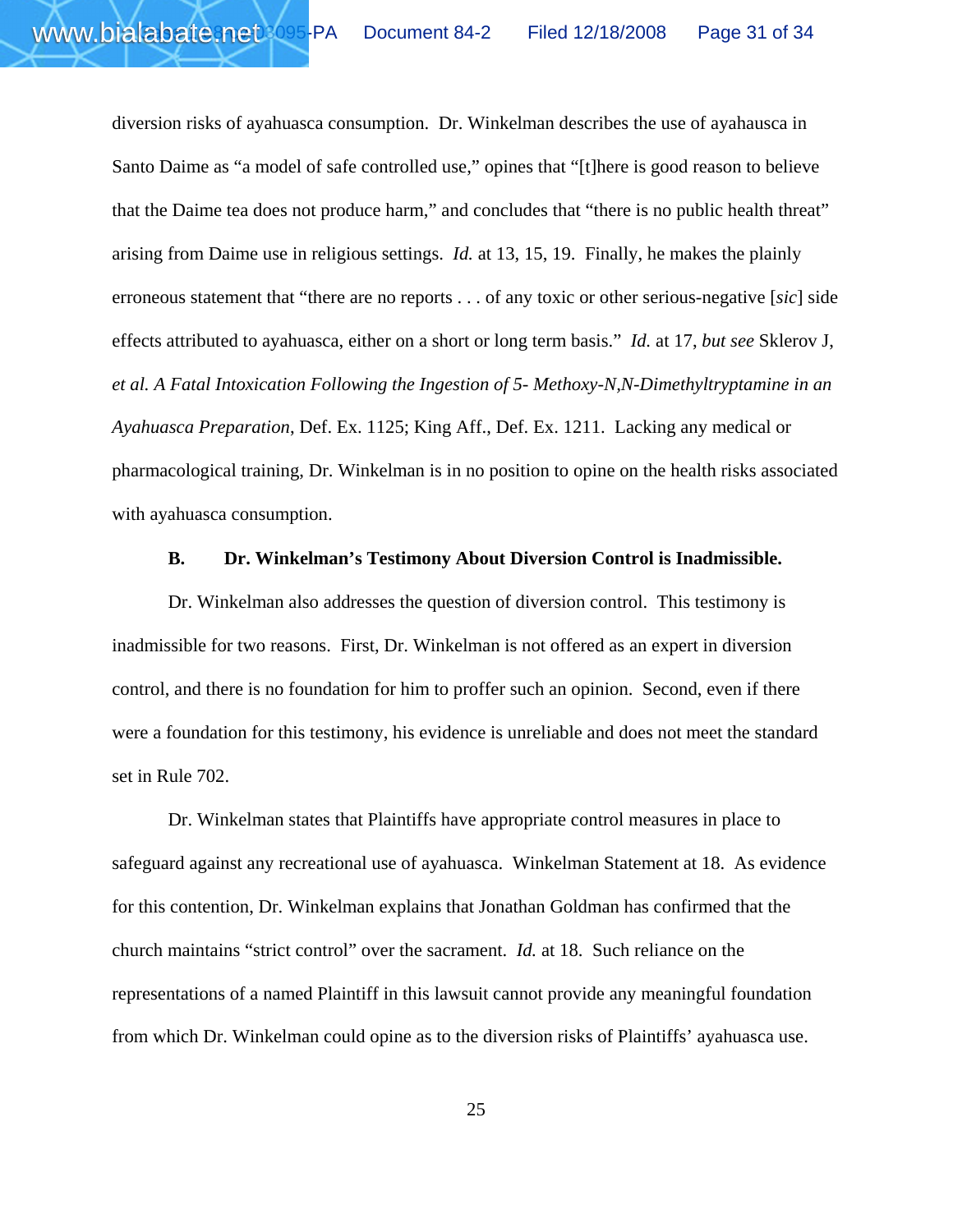*See Daubert II*, 43 F.3d at 1316. Dr. Winkelman, lacking any relevant diversion expertise, is unqualified to opine on this subject.

www.bial abate.net

Dr. Winkelman also strays far afield from his expertise when, in support of his contention that ayahuasca is not used as a recreational drug, he explains that the tea is bitter and may cause vomiting. Winkelman Statement at 17. Such unpleasant side effects, however, are common among recreational drugs and rarely serve as meaningful deterrents to their recreational use. *See* Expert Witness Report of Denise Curry at 23. Setting aside his failure to establish a foundation, Dr. Winkelman is not presented as an expert in diversion control, so his opinions about whether a drug is likely to be used recreationally should be excluded. *See Kumho Tire*, 526 U.S. at 149.

Finally, Dr. Winkelman concludes that there is an "intolerant burden on this religious practice and that there are no compelling reasons to prevent the practice of this religion in the United States." Winkelman Statement at 3. This statement constitutes an improper legal conclusion that should be excluded.

#### **C. Dr. Winkelman's Discussion of the Native American Church is Irrelevant.**

As previously discussed, any opinions about or analogies drawn from the NAC or peyote are irrelevant to the case at hand and should be excluded. *See* section I, C, *supra*.

### **VI. DR. COZZI'S TESTIMONY ON DRUG CONTROL POLICY SHOULD BE EXCLUDED AS UNRELIABLE AND LACKING FOUNDATION.**

Dr. Nicholas Cozzi's testimony on "drug control policy" should be excluded because Dr. Cozzi is not qualified as an expert in drug policy. *See* Amended Expert Witness Statement of Dr. Cozzi at 2, 5. Dr. Cozzi has an undergraduate degree in toxicology and pharmacology, and a Ph.D. in pharmacology, and his professional experience is limited to the fields of pharmacology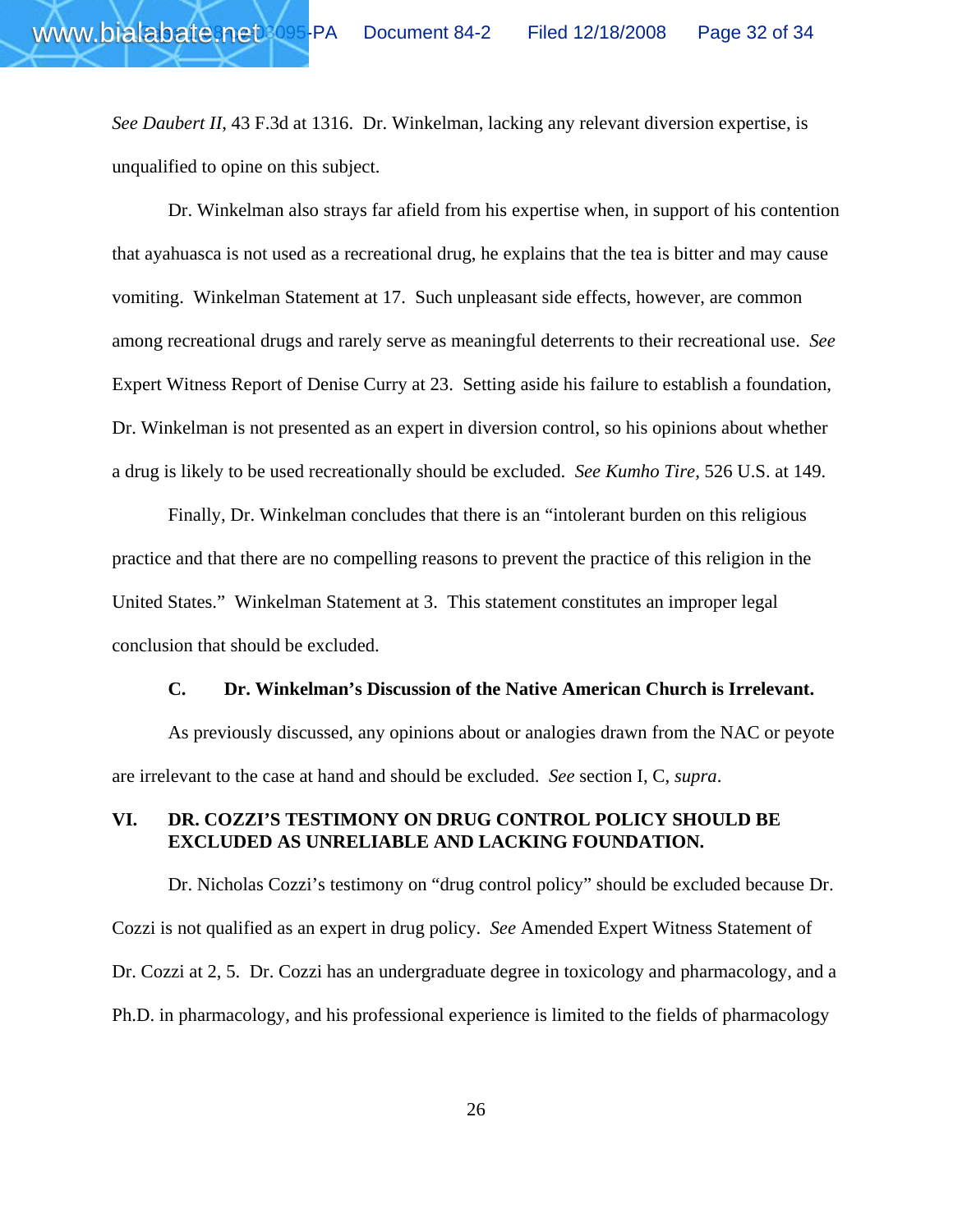and toxicology.<sup>3</sup> In Dr. Cozzi's own words, his "knowledge of the pharmacology and toxicology of Daime comes from [his] reading of the medical and scientific literature, [his] participation in professional conferences, discussions with colleagues, and [his] own research over more than twenty-five years." *See* Cozzi at 2, Cozzi CV. Notably absent from this description is reference to any clinical experience treating patients, whether that be concerning ayahuasca consumption or otherwise.

www.bial abate.net

Moreover, nothing in Dr. Cozzi's curriculum vitae indicates any education, experience, or expertise in the area of "drug control policy." *See* Cozzi CV. Thus, the section of Dr. Cozzi's testimony entitled "Drug Control Policy," which discusses federal drug control laws and regulations and the legal status of various sacraments, must be excluded. *See Chang*, 207 F.3d at 1172 (holding that "[t]o qualify as an expert, a witness must have 'knowledge, skill, experience, training, or education' relevant to such evidence or fact in issue") (quoting Fed. R. Evid. 702).

#### **CONCLUSION**

For the foregoing reasons, the Court should exclude the portions of testimony by Dr. Halpern, Mr. Gurulé, Dr. Winkelman, Dr. MacRae, Dr. Cozzi, and Mr. Gerding that fail to

<sup>3</sup> *See* footnote 2, *supra*, for discussion of pharmacology as a discipline. Toxicology is a subfield of pharmacology, and involves "the study of the adverse or toxic effects of drugs and other chemical agents." *See* ASPET.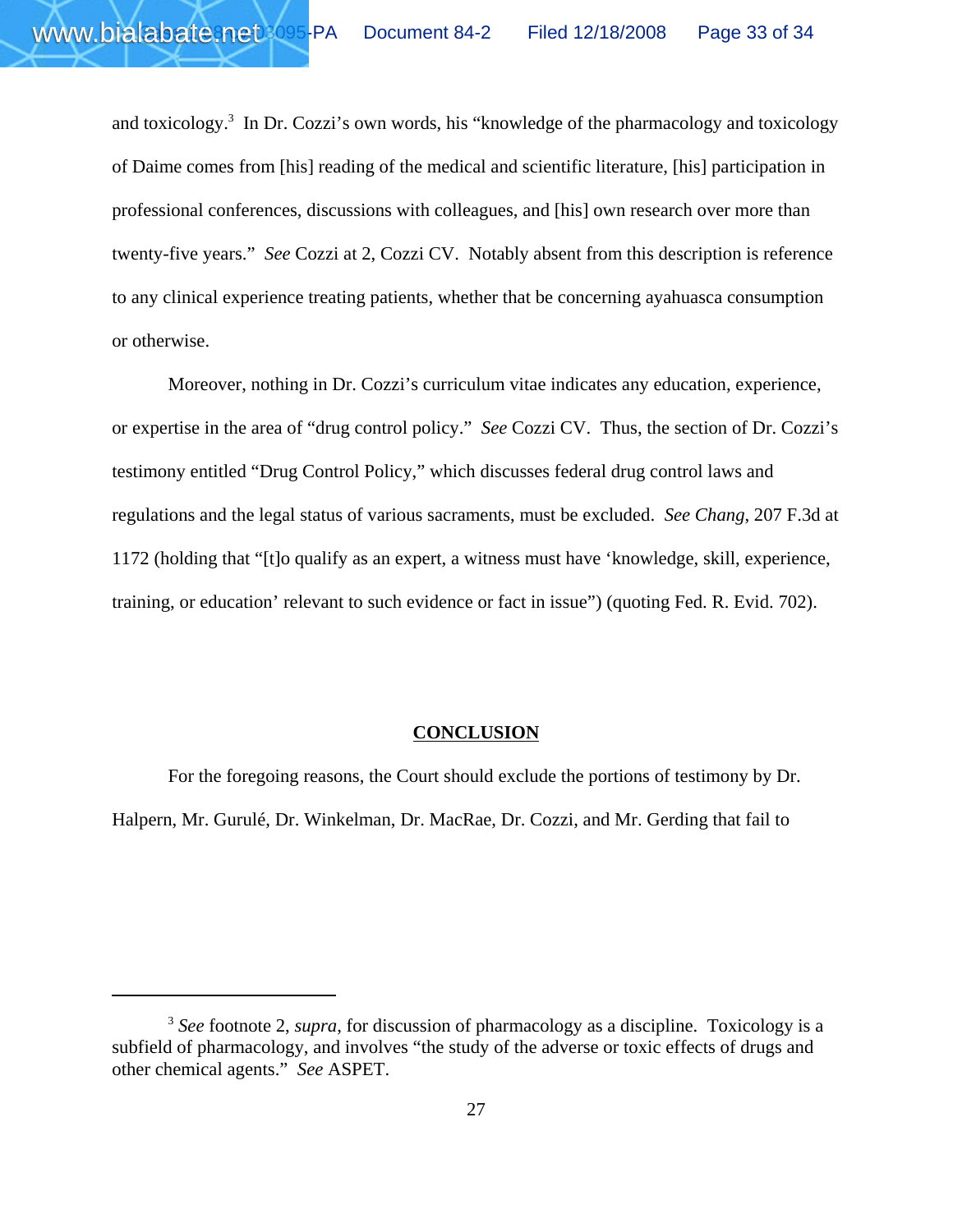comply with the methodological and foundational requirements of Rule 702 and/or the relevance requirement of Rule 401 and 402.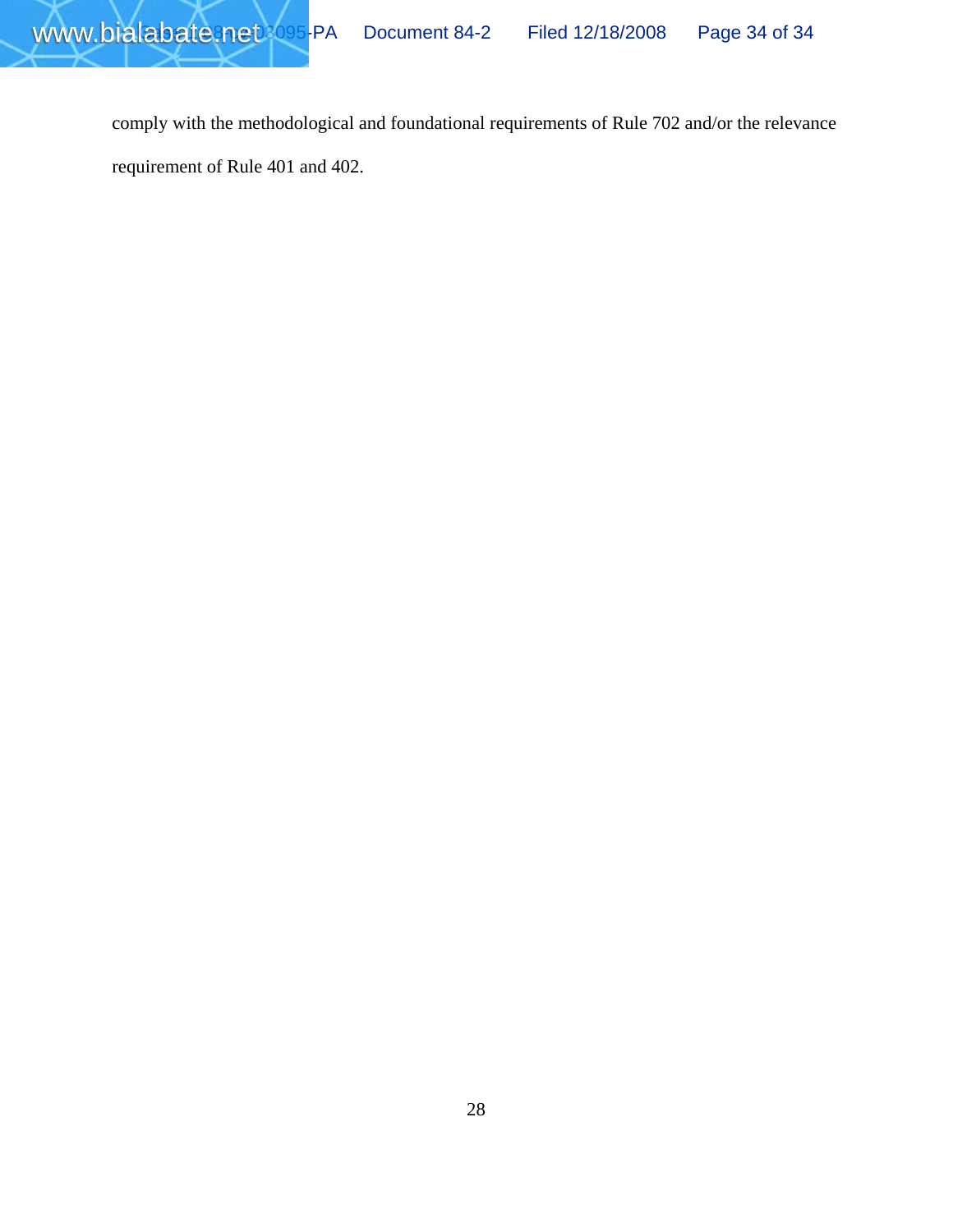Page  $\frac{1}{2}$  of 2

**REDACTED**

**From:** To: <miriam@3riversspirit.com> **Sent:** .Friday, June 30, 2008 5:25 PM **Subject: RE:** Research Study Update

Hi Miriam, Just wanted to let you know that I will be up on the 7th. I'm buying truck and am coming up on Fri so I can register it up there. I'm not planning to come to the work. My mother and daughter are bring me up and were just having a girls weekend. But I would be willing to do an interview if it fits into a time schedual, sometime late Fri afternoon. Let me know if this works. I'll check my messages Sunday afternoon, before I go back up to Truckee for the week, other wise I won't get my messages until Thur evening when I get back home.Also I keep meaning ot ask you, did get my socks I sent with you? Have a good work this evening, I'm always with you all in thought when I'm not phically there. Love to you.

>From: "Miriam Ramsey" <miriam@3riversspirit.com> >To: "Miriam Ramsey" <miriam@3riversspirit.com> >Subject: Research Study Update

>Date: Wed, 21 Jun 2005 20:56:53 -0700

>

>Dear All,  $\geq$ 

> Thank you for the enthusiast response to this study. I've heard from >many of you and we still need more participants, so if you are still >considering it or have further questions, please let me know. >miriam@3riversspirit.com

>

> Updated Information:

>

> 1) I've spoken with John Halpem, the researcher from Harvard. He >has informed me that the interviews you will be participating in will range >between 1-2 hours; so please allow this much time. In answer to many >questions about being interviewed over the phone, email, etc; that won't be >possible at this time. AI! interviews in Phase I must be done in person. >

> 2) People who are currently taking any of the medications below or >have conditions listed cannot participate in the study If you have signed >up and you fall into one of these categories, please exclude yourself from >the study at this time by letting me know.

>

>!. Anti depressants

>2. Anti psychotic

>3. Opiates

>4. Mood stabilizers (like lithium)

>5. Benzodiazepine (like Valium routinely)

>6. Anti-seizure



**CHLQ 000294**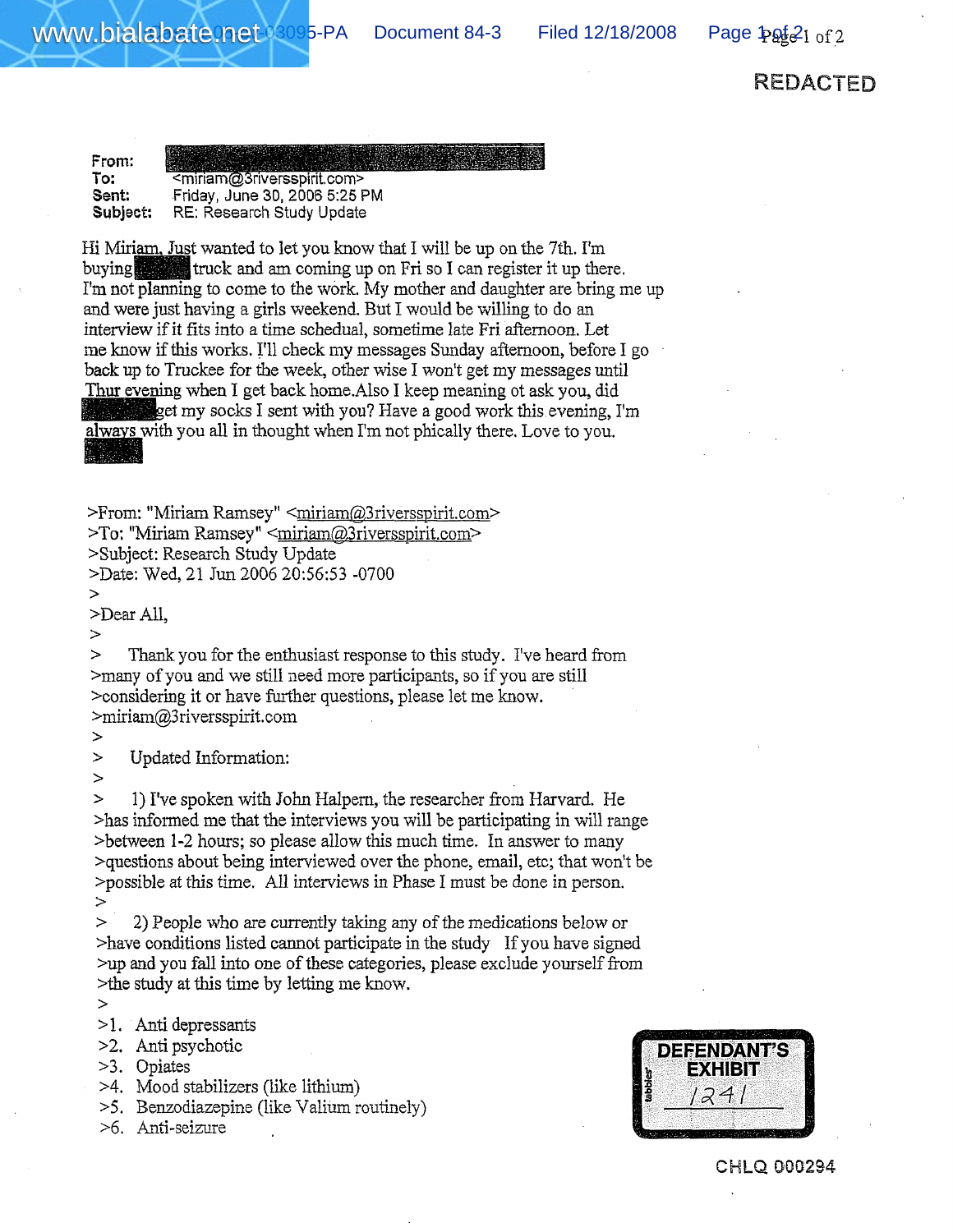>7. Someone with brain cancer.

>8. Someone with a severe head injury requiring hospitalization.

 $\ge$ If you have any questions regarding your interview time and day, >please contact me. All interviews will be held at the Rose Center.  $\geq$ 

>Love & Blessings, >Miriam

Express yourself instantly with MSN Messenger! Download today - it's FREE! http://messenger.msn.click-url.com/go/onm00200471ave/direct/01/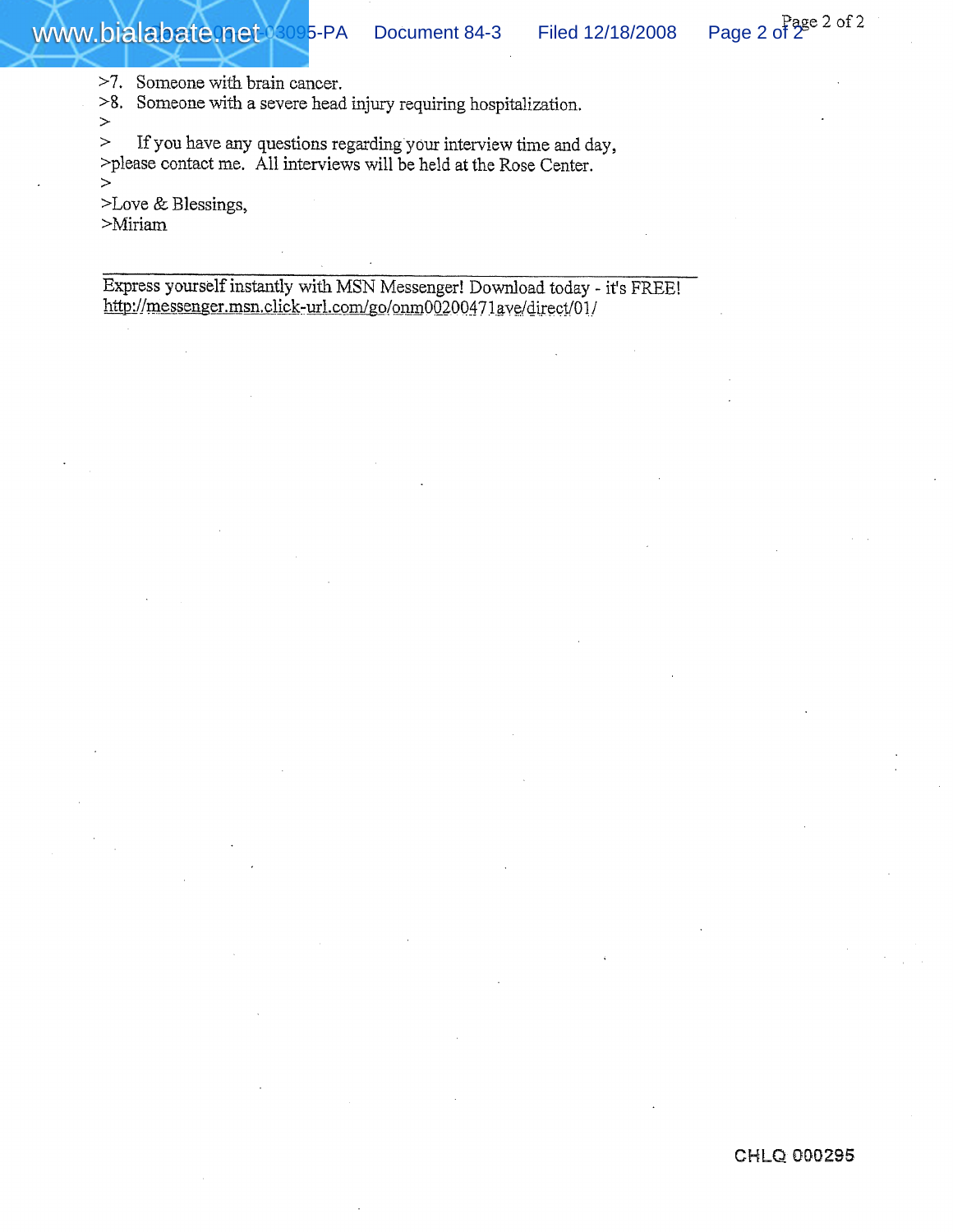Page 2 of 3

An Opportunity to Help

June 2, 2005

Dear Ones.

On our path fowards gaining the legalized right to practice our religion without threat of government interference, there are some questions that we ourselves must answer to the satisfaction of the courts or other agencies who will decide if we receive their protection to do so.<br>One of the major ches is conversible the attack as all decide if we receive their protection to do so. One of the major cries is concerning the effects on the health of these who drink our sacrament in<br>The ritual context. We have to show, in a way and a form that meets strict scientific and established legal standards, the truth of those energy.

Our lawyer, Roy Haber, has put together a team of top flight researchers, of the highest<br>competency and maped ability. The two researchers, John Halpren of Ranvard and James<br>Rubshoar of the University of Colorado, have cre aboroval for the allegy from their university scientific boards. In addition, they have gained to Unanimous approval from the recent conclave of the Santo Dalme churches. We have released half the money for the study, enough to go forward. Now, each of us hee to decide if we will become<br>subjects in the study.

The study needs realdents and allterna of this country who have drunk Dalms for different ally suby heads response and citizens of this country who have drunk Daims for different<br>almounts of time and in varying mequencies, it is not necessary to be an initiate. We need sit levels of involvement to be represented.

The study is an epidemicical study. This means that the actual process of being "studied"<br>investors interviews, red all health is the correlated and compared by trained poople in<br>final the views in diabilities is a questi

The study will not only benefit us in our propess, but because it will be done by such respected<br>researchers with the becking of such highly respected institutions. It will be of worldwide use.

We hadd a minimum of 80 participants. The note we use up to around 180 the lietter, it will<br>require milety about curricula of your time, divided his two parts. There may be follow up.<br>Imaging as well, the researchered it p

There are quadrants which memorally areas, How confidential is this information? How is it<br>photoshol? How am 12 Can the you in memoral part my name if it wants to? What if It does?

The number of cardspand it considers by training in the straining presentation in the set of wants of the straining in the straining in the straining in the straining of the straining of the straining of the straining of t



6/12/2008

**CHLQ 000262**